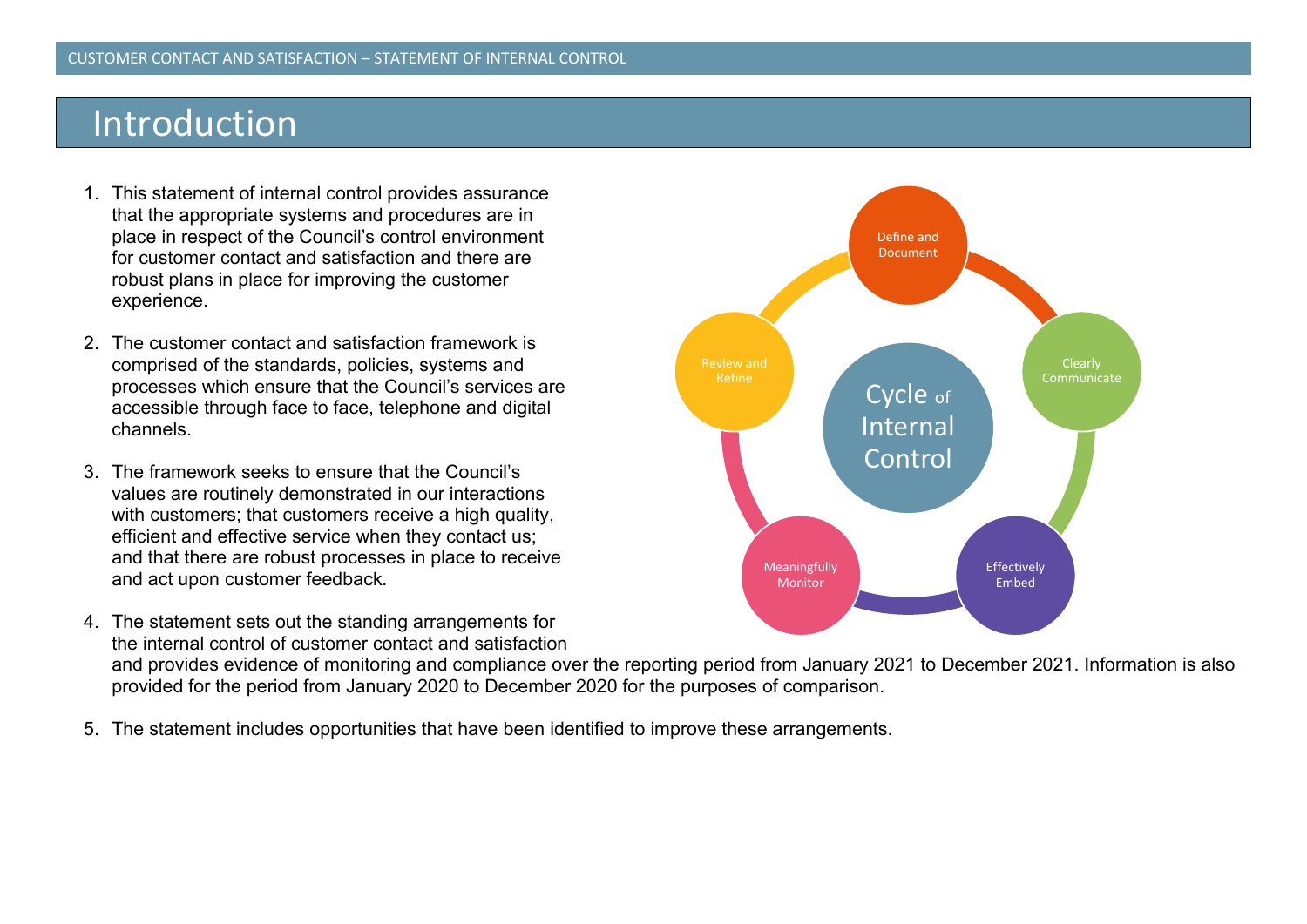# Define and Document

#### The Best Council Plan (BCP)

- 7. The BCP is the Council's strategic plan which sets out its ambitions, outcomes, and priorities for the City of Leeds and for the Local Authority. Maintaining a clear focus on delivering high quality public services is at the heart of the BCP.
- 8. Underpinning everything we do and how we work to achieve our ambitions are our #TeamLeeds Values:
	- Being open, honest and trusted
	- Treating people fairly
	- Spending money wisely
	- Working as a team for Leeds
	- Working with all communities
- 9. Leeds City Council is committed to providing the highest standards of services to its customers. The following provides an overview of the primary policies, principles, standards and procedures that direct the customer contact functions.

#### Table 1: Overview of Primary Policies, Principles, Standards and Procedures

| <b>Policy, Standard or Procedure</b>                                | <b>Overview</b>                                                                                                                                                                                                                                               |
|---------------------------------------------------------------------|---------------------------------------------------------------------------------------------------------------------------------------------------------------------------------------------------------------------------------------------------------------|
| Officer delegation and sub delegation<br>schemes                    | Each Director has separate and joint responsibilities for areas of customer contact and<br>satisfaction within their remit.                                                                                                                                   |
| <b>Compliments and Complaints Policy and</b><br>associated guidance | The Council welcomes and encourages feedback from members of the public and uses it to<br>maintain and improve standards and the quality of service provided. The policy details the<br>way in which complaints will be managed, investigated and acted upon. |
| <b>Customer Care Standards</b>                                      | Customer Care Standards set out what customers can expect when they contact the<br>Council. Customers may contact the council digitally, by phone or by coming into our<br>buildings.                                                                         |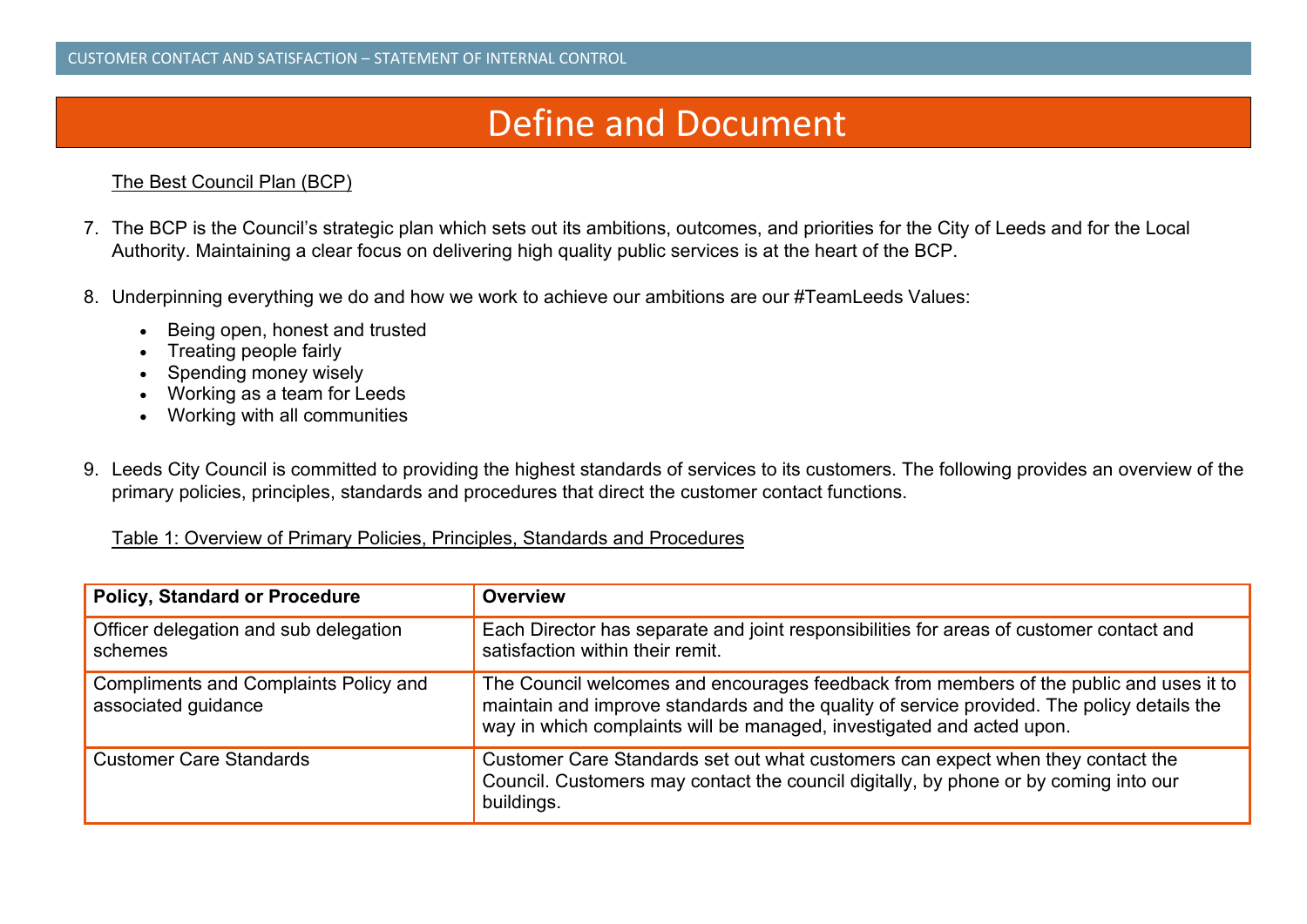| Web Content Principles and Standards                                                                 | Web content is created in line with the standards set in the local digital declaration which as<br>a council we have signed up to. They are based on the guidance/best practice set out by<br>the Government Digital Service.                                                                                                                                                                                                                                                                                                                |
|------------------------------------------------------------------------------------------------------|----------------------------------------------------------------------------------------------------------------------------------------------------------------------------------------------------------------------------------------------------------------------------------------------------------------------------------------------------------------------------------------------------------------------------------------------------------------------------------------------------------------------------------------------|
| Public Sector Bodies (Websites and Mobile<br>Applications) (No. 2) Accessibility<br>Regulations 2018 | The accessibility regulations state that websites should be 'perceivable, operable,<br>understandable and robust'. It is a requirement of the regulations that an accessibility<br>statement is included on the website of Public Sector Bodies.                                                                                                                                                                                                                                                                                             |
| <b>Equality Improvement Priorities</b>                                                               | A key area of focus is to increase digital inclusion for those in poverty to provide greater<br>access to jobs, skills and learning to reduce poverty. An update has been included in the<br><b>Equality Annual Report</b>                                                                                                                                                                                                                                                                                                                   |
| <b>Training Guides</b>                                                                               | Training guides are in place for each service delivered through the Contact Centre and<br>articulate the approach and methodology for dealing with calls.                                                                                                                                                                                                                                                                                                                                                                                    |
|                                                                                                      | Customer Service Excellence is included in induction, service specific and ongoing training<br>for Contact Centre and Face to Face colleagues. A new training package was launched in<br>August 2021 - Customer Care Basics - this provides an overview of basic customer service<br>skills and techniques to deliver a quality service to our customers and understand its<br>impact. The training explores topics such as handling customer expectations, effective<br>communication and methods for creating a positive first impression. |

#### Roles and Responsibilities

10.Each Director has separate and joint responsibilities for areas of customer contact and satisfaction within their remit. Customers may access the services provided by each directorate through the Council's website, the corporate Contact Centre or through Face to Face services. Feedback on the services provided by the Council is managed through the corporate Compliments and Complaints function. The Director of Resources has responsibility for the website, the Contact Centre and the central Compliments and Complaints function (Customer Relations Team), and the Director of Communities, Housing and Environment has responsibility for the community hubs covering provision of the Council's One Stop Centre services; community-based housing management and advice services; front line community library services and mobile services; and local job-shop provision. The Directors of Adults and Health and Children and Families have responsibility for their own Complaints functions given the statutory nature of the functions. The Council is committed to delivering a seamless service for customers that contact us and aims to take a whole-Council approach to service provision with mechanisms in place to address the root cause of the contact and facilitate continuous improvement in the services provided across the Council.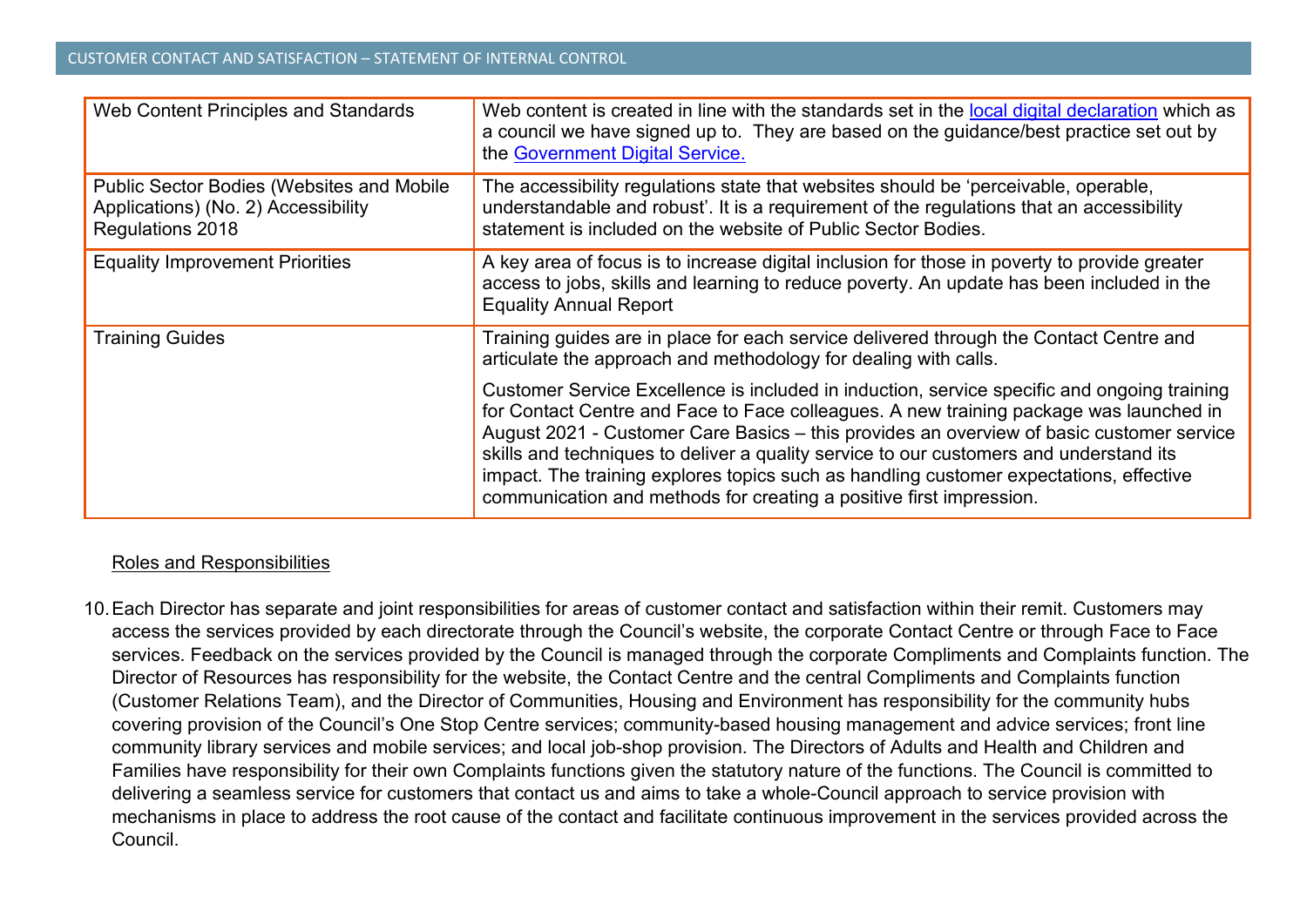11.The following table shows the service areas that are supported by the Contact Centre.

#### Table 2: Contact Centre Services

| <b>Directorate</b>                          | <b>Services</b>                                                                                                                                                                                    |
|---------------------------------------------|----------------------------------------------------------------------------------------------------------------------------------------------------------------------------------------------------|
| <b>Adults and Health</b>                    | <b>Adult Social Care, Blue Badge</b>                                                                                                                                                               |
| <b>Children and Families</b>                | <b>Children's Social Care, School Admissions</b>                                                                                                                                                   |
| <b>Communities, Housing and Environment</b> | Choice Based Lettings, Housing, Registrars, Elections, Refuse, Pest Control, Large<br>Collections, Environmental Action Services, Benefits, Welfare Support, Anti-Social<br><b>Behaviour Unit.</b> |
| <b>City Development</b>                     | Highways, Planning                                                                                                                                                                                 |
| <b>Resources</b>                            | <b>Gold Number, Council Tax</b>                                                                                                                                                                    |

- 12.The Contact Centre also handles customer enquiries via social media (Twitter and Facebook) and email. Feedback from this team is used to put in place improvements to the Council's website. The Resources directorate manages the Council's website and is responsible for developing effective ways for customers to find the information they require.
- 13.Face to Face Services are managed by the Communities, Housing and Environment directorate. A resident may walk into a public office about any Council service but primarily there are:
	- Libraries: to borrow books, use the computers, job search
	- Job shops: provide access to job opportunities and support to gain employment
	- Customer Service enquiries, for example council tax, housing or benefits. Other areas of support that can be accessed include: Welfare Rights, Debt Support, Registrars, social prescribing, Leeds Credit Union and more.
- 14.The Customer Relations Team manages the relationship with the Local Government Ombudsman, Social Care Ombudsman and Housing Ombudsman, and the complaints for the Communities, Housing and Environment, City Development and Resources directorates. Complaints relating to Adults and Health and Children's and Families are managed separately due to different statutory responsibilities and timescales.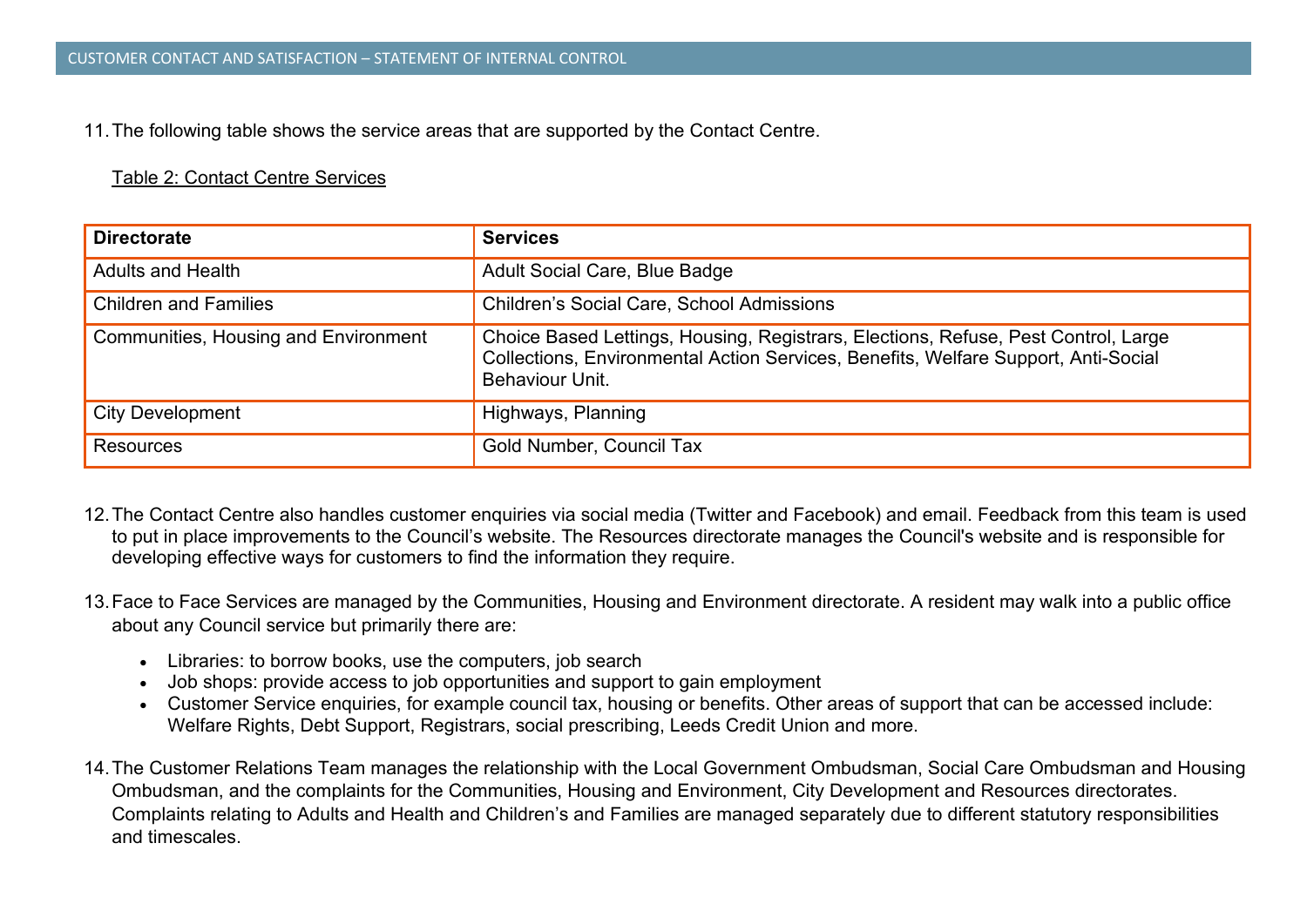15.The table below sets out a summary of officer groups providing oversight and accountability in the customer contact and satisfaction framework.

Table 3: Officer groups for oversight and accountability

| <b>Group</b>                              | <b>Composition</b>                                                                                                                                                                                                                                                                                                                                                                       | <b>Function</b>                                                                                                                                                                                                                                                                                                                                    |
|-------------------------------------------|------------------------------------------------------------------------------------------------------------------------------------------------------------------------------------------------------------------------------------------------------------------------------------------------------------------------------------------------------------------------------------------|----------------------------------------------------------------------------------------------------------------------------------------------------------------------------------------------------------------------------------------------------------------------------------------------------------------------------------------------------|
| Best Council Team: People and<br>Culture  | Director of Resources, Chief Officer Strategy and<br>Improvement, Chief Officer HR, Chief Officer Community<br>Hubs, Welfare and Business Support, Chief Officers<br>Resources and Strategy for both Adults and Health and<br>Children and Families, Chief Officer Operations and<br>Active Leeds, Chief Digital and Information Officer,<br>Acting Head of Communications and Marketing | Meets monthly to identify options to ensure<br>LCC is an efficient, enterprising and healthy<br>organisation. With a focus on setting and<br>directing policy in relation to any<br>organisational issues that apply across all<br>departments and services including the<br>People Strategy; governance; risk;<br>communications; and complaints. |
| <b>Contact Centre Board</b>               | Director of Resources, Chief Officer Sustainable Energy<br>and Air Quality, Chief Digital Information Officer, Deputy<br>Chief HR Officer, Head of Shared Services.                                                                                                                                                                                                                      | Monthly reports on Contact Centre<br>performance and transformation activity.                                                                                                                                                                                                                                                                      |
| <b>Customer Access Leadership</b><br>Team | <b>Chief Officer Community Hubs, Welfare and Business</b><br>Support, Head of Customer Contact, Deputy Head of<br><b>Customer Contact, Head of Shared Services, Training</b><br>and Development Manager, Financial Inclusion<br>Manager.                                                                                                                                                 | A joint meeting between Face to Face and<br>Contact Centre colleagues to ensure<br>alignment of priorities and objectives.                                                                                                                                                                                                                         |
| <b>Contact Centre Service Groups</b>      | Heads of Service and / or their delegates for each<br>service area detailed in Table 2 and Contact Centre<br>management.                                                                                                                                                                                                                                                                 | To review Contact Centre performance,<br>discuss and address root cause of contact<br>and improve end-to-end customer<br>experience.                                                                                                                                                                                                               |

16.In relation to complaints, reports to directorate leadership teams were paused during the pandemic however quarterly reporting in high volume areas have continued to be reported into service leadership teams. Complaint handling reporting has continued to be covered in the annual and quarterly [Best Council plan performance](https://www.leeds.gov.uk/plans-and-strategies/council-plans) reports which are considered by the Corporate Leadership Team.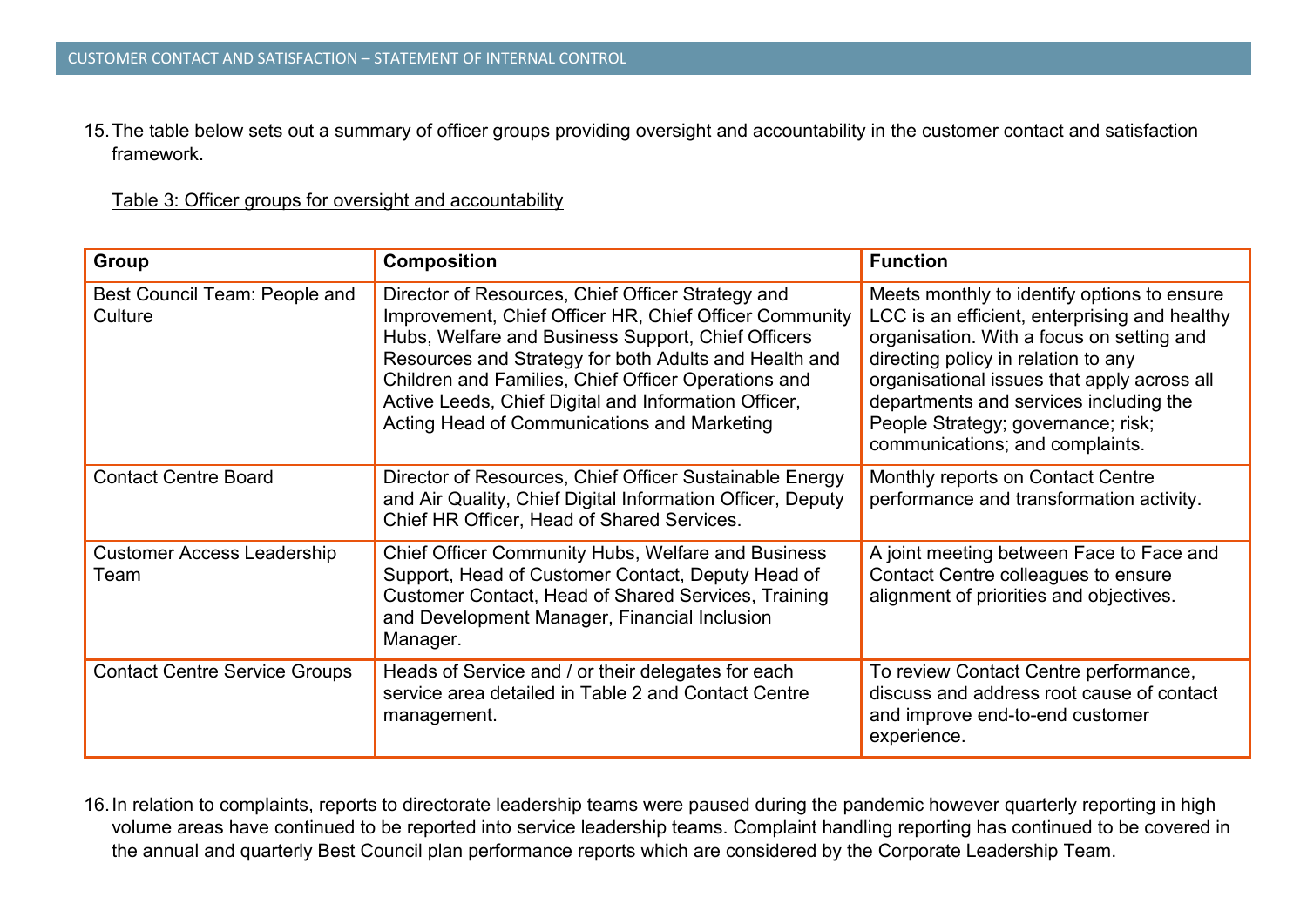17.The table below sets out a summary of democratic oversight and accountability in the customer contact and satisfaction framework.

Table 4: Democratic oversight and accountability

| <b>Councillor / Committee</b>                              | Oversight                                                                                                                                                                                                                                      |
|------------------------------------------------------------|------------------------------------------------------------------------------------------------------------------------------------------------------------------------------------------------------------------------------------------------|
| <b>Executive Member for Resources</b>                      | Regular updates by the Chief Officers and Director with the Executive Member for<br>Resources on all matters relating to customer services.                                                                                                    |
| <b>Executive Member for Communities</b>                    | Regular updates by the Chief Officer Community Hubs, Welfare and Business Support and<br>Communities, Housing and Environment Director with the Executive Member for<br>Communities on all matters relating to Face-to-Face customer services. |
| <b>Scrutiny Board for Resources</b>                        | Reports describing the work and performance information in relation to the Contact Centre                                                                                                                                                      |
| Scrutiny Board for Communities, Housing<br>and Environment | Reports describing the work and performance information in relation to the Face-to-Face<br><b>Customer Services</b>                                                                                                                            |
| <b>Corporate Governance and Audit Committee</b>            | Annual report on customer contact and satisfaction                                                                                                                                                                                             |

# Clearly Communicate

- 18.The Corporate Leadership Team is responsible for delivering a customer centric culture and this expectation is cascaded to directorates. Our values and behaviours underpin the way we deliver services and guide the way we all work. Providing excellent customer service is linked to 'living our values' and shows our customers that we are always striving to put them at the heart of everything we do. Our values and behaviours are routinely communicated across the Council and discussed with each individual member of staff through the appraisal process. The customer care standards are underpinned by the council values and are designed to embed a customer centred approach in how we interact with customers.
- 19.The policies, principles, standards and procedures that direct how the Council should interact with its customers are communicated to officers throughout the Council through a combination of training, guidance and toolkits available on the Council's internal intranet and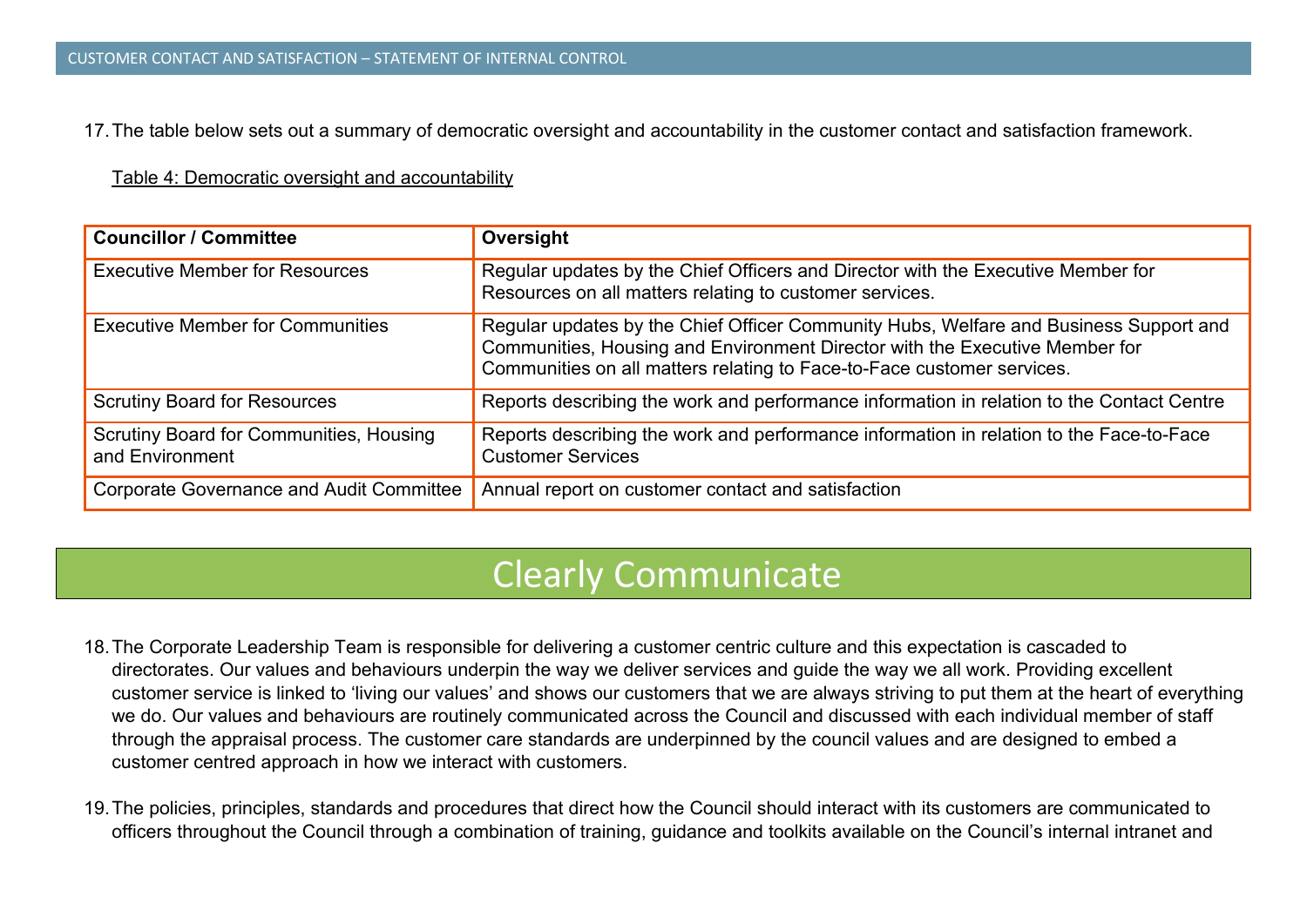#### CUSTOMER CONTACT AND SATISFACTION – STATEMENT OF INTERNAL CONTROL

training platform. Within the Contact Centre, individual coaching takes place based on performance information and relevant changes are communicated through regular service meetings and an established SharePoint site.

- 20.A well trained, customer focussed workforce is essential in delivering the excellent service that we strive to provide for our customers. There is a dedicated training team within the Contact Centre that provides comprehensive customer services training to Contact Centre staff and Face-to-Face staff. During 2021, this team delivered 163 training courses and briefings to Contact Centre and Face-to-Face staff, including Customer Service Excellence and service specific courses to enable staff to handle customer queries and service requests in relation to the services detailed in table 2.
- 21.The Compliments and Complaints procedure and Customer Care Standards are available for customers to access through the Council's website. The Local Government and Social Care Ombudsman [Annual report](https://www.lgo.org.uk/your-councils-performance/leeds-city-council/statistics) including performance information is publicly available and received by the Chief Executive. For any Ombudsman cases where a remedy is required, along with details to the service, details are also provided to the relevant Director for awareness and appropriate action to be taken.
- 22.The accessibility statement is kept up to date and published on the Council's website. The statement includes information on how accessible the website is and the actions being taken to improve accessibility.

# Effectively Embed

- 23.When effectively embedded, the internal control framework supports the delivery of high quality services and high levels of customer satisfaction. Assurance that the processes are effectively embedded is demonstrated through the performance information, including measurements of customer satisfaction and complaints.
- 24.The standards are underpinned by the Council values and help focus on services being accessible, provision of clear timescales, and clear communications, and the customer being kept informed by approachable and knowledgeable staff. The commitment is to measure timescales and use customer surveys and feedback to share and learn from customers' experiences. The main measurements are therefore around timescales, complaints and satisfaction surveys.
- 25.Levels of contact, key performance measures and customer satisfaction levels are provided below for Face-to-Face Services, Contact Centre, Digital Services and the corporate Compliments and Complaints function.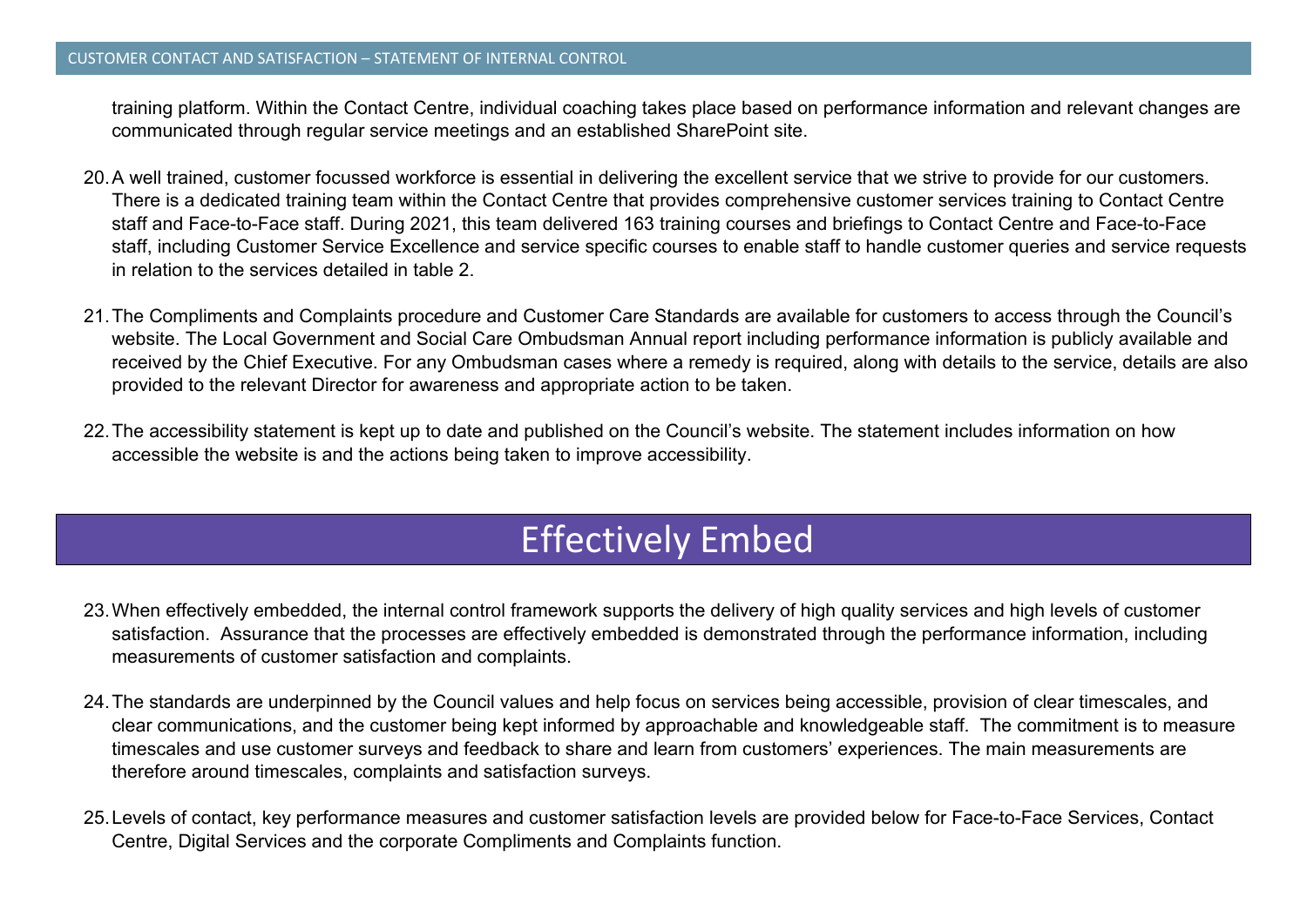#### **Face-to-Face Services**

Table 5: Level of Contact (Face-to-Face services)

| <b>Channel</b>                      | <b>Jan 2020 to Dec 2020</b> | <b>Jan 2021 to Dec 2021</b> |
|-------------------------------------|-----------------------------|-----------------------------|
| <b>Community Hubs</b>               | 513,384                     | 416,140                     |
| <b>Community Libraries - Visits</b> | 265,982                     | 8,063                       |
| <b>Books Issued</b>                 | 616,801                     | 687,887                     |
| PC Usage                            | 101,534                     | 99,536                      |
| <b>Central Library - Visits</b>     | 122,483                     | 95,712                      |
| <b>Books Issued</b>                 | 50,887                      | 47,583                      |
| PC Usage                            | 20,858                      | 18,008                      |

- 26.In the Face-to-Face service new methods of delivery have been established from learning during the pandemic, these include phone and video appointments – and a 'one team' approach.
- 27.A review of the community hub and Library opening hours was undertaken resulting in significant savings (circa £450k) and rota efficiencies. In addition, this service has provided support to the vaccination effort, handing over mobile community hubs and select venues.
- 28.There were 1,112 instances of a member of the job shop team securing a customer employment between Jan Dec 2021.

#### **Face-to-Face Services - Customer Satisfaction**

29.Continues to be at 99% satisfaction levels (based on 2020 figs as not captured during 2021 due to covid).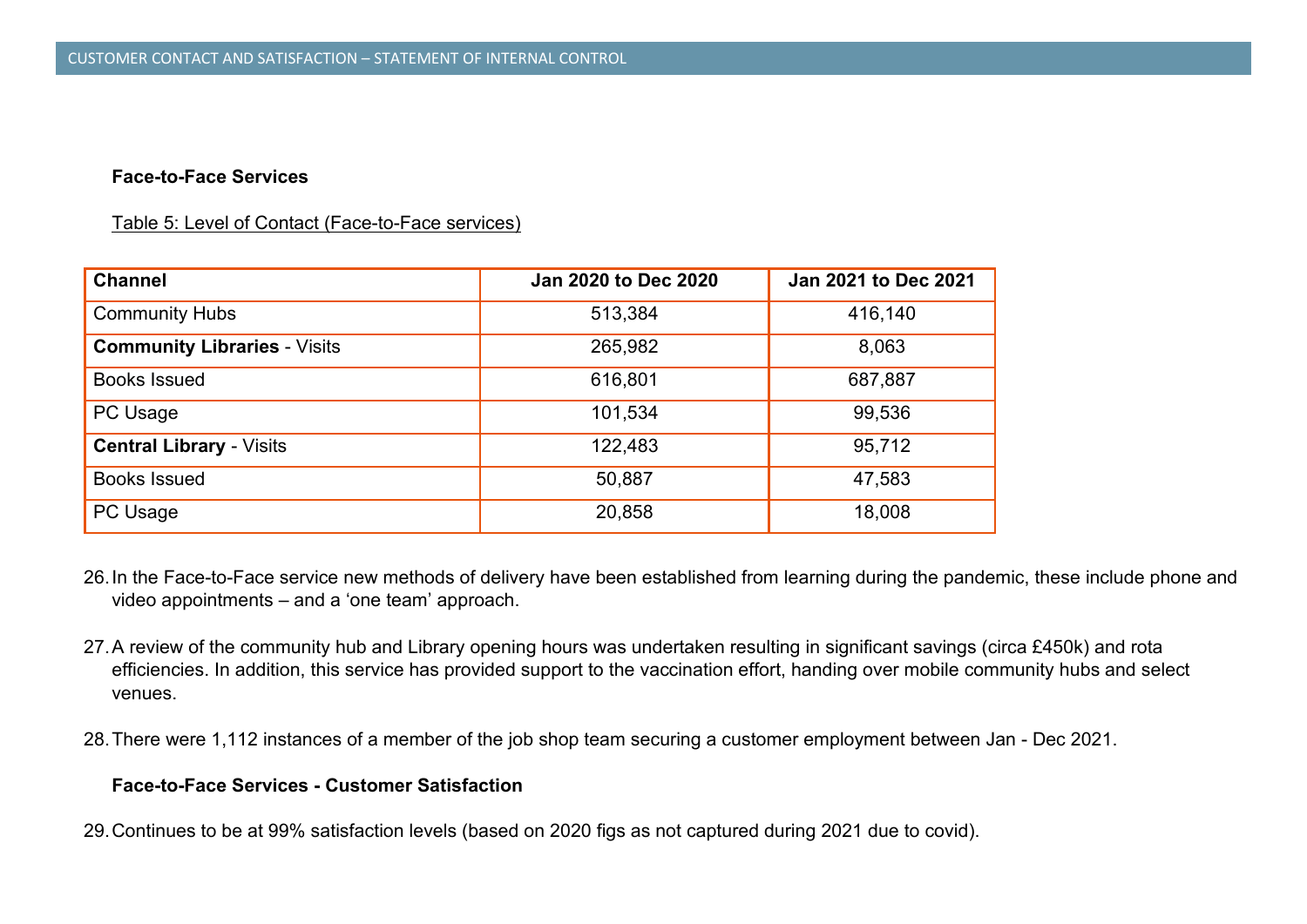#### **Contact Centre and Digital Services**

Table 6: Level of Contact (Contact Centre and Digital Services)

| <b>Channel</b>                                     | <b>Jan 2020 to Dec 2020</b> | <b>Jan 2021 to Dec 2021</b> |
|----------------------------------------------------|-----------------------------|-----------------------------|
| Gross calls received                               | 1,398,906                   | 1,428,472                   |
| Emails and admin (Contact Centre)                  | 218,908                     | 254,034                     |
| Social Media - Facebook followers (at December)    | 40,751                      | 44,782                      |
| Social Media - Twitter followers (at December)     | 26,164                      | 26,850                      |
| Social Media - Direct messages received            | 18,217                      | 19,100                      |
| Unique website page visits                         | 14,586,475                  | 13,608,932                  |
| Self Service online transactions                   | 3,702,657                   | 3,917,159                   |
| Percentage of customers accessing digital services | 79%                         | 80%                         |

- 30.During 2021 the outbound posts made via the LCC Facebook page reached 9,125,136 people, with 91,357 engagements to the posts. This is made up of 55,915 clicks and 35,442 comments.
- 31. During the period from 1<sup>st</sup> January 2019 to 31<sup>st</sup> December 2019, there were 11,469,675 website page visits. The number of website page visits increased by over 3 million during 2020 as citizens were keeping up to date on the changes to services and information that were brought about during the pandemic. Website visits decreased in 2021 by nearly 1 million compared to 2020. There are two main areas that account for this reduction:
	- There were 1.3 million views to coronavirus content in 2020, compared to 600k views in 2021
	- There were around 1.3 million views to recycling site information and bookings in 2020, compared to 1.1 million in 2021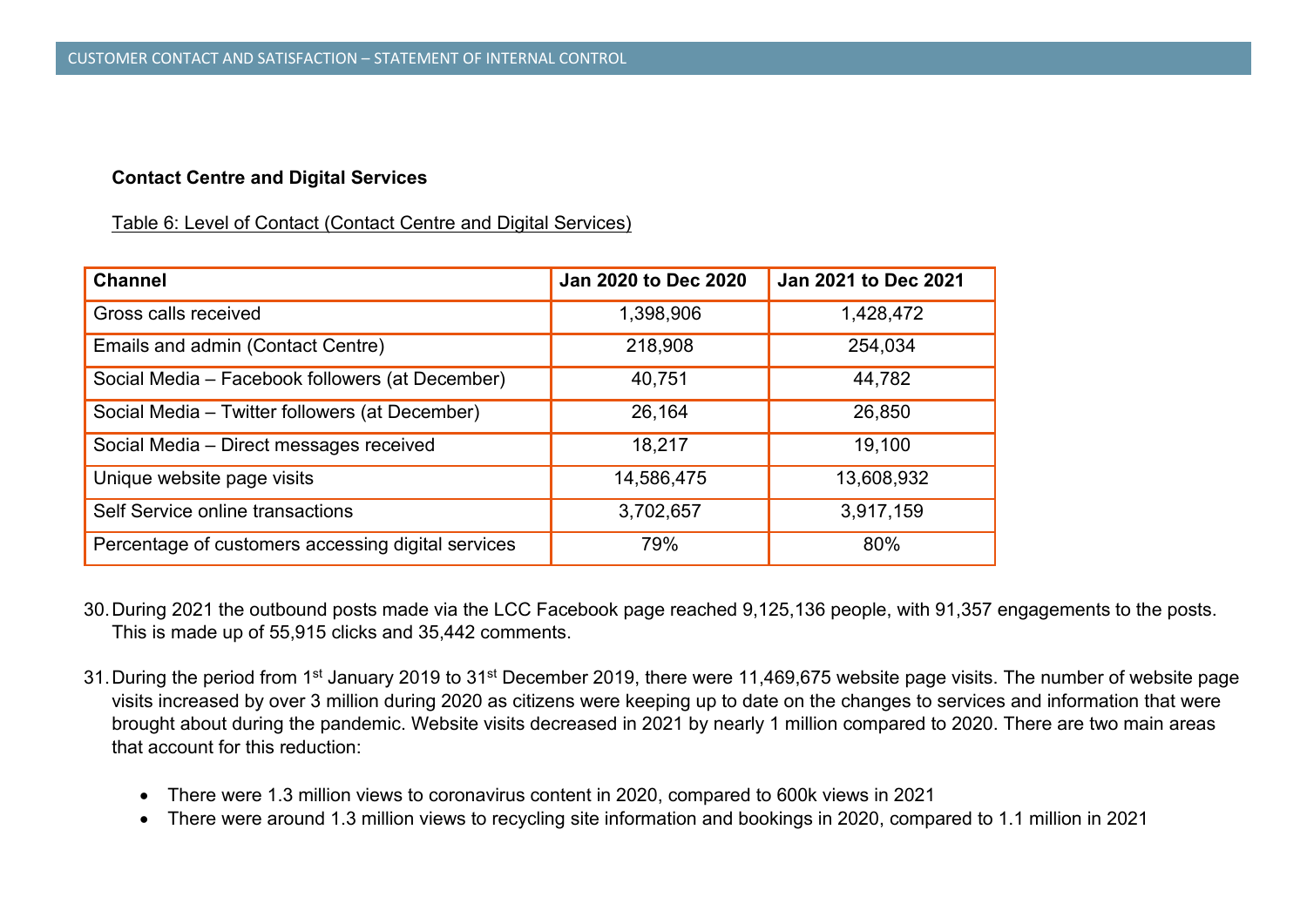| <b>Performance Measure</b>                            | <b>Jan 2020 to Dec 2020</b> | <b>Jan 2021 to Dec 2021</b> |
|-------------------------------------------------------|-----------------------------|-----------------------------|
| <b>Contact Centre Answer Rate</b>                     | 92%                         | 82%                         |
| Contact Centre Average Speed to Answer (seconds)      | 235                         | $614*$                      |
| <b>Contact Centre Average Handling Time (seconds)</b> | 516                         | 543                         |
| Contact Centre Average Email Response (days)          | 6                           | 4                           |
| Direct messages dealt with or signposted online       | 86%                         | 85%                         |
| Percentage of Customers Accessing Digital Services    | 79%                         | 80%                         |

## Table 7: Performance Data (Contact Centre and Digital Services)

\* The Contact Centre is taking a risk-based approach to resource allocation, prioritising lines that may have safeguarding implications or are of a very sensitive nature, for example, people calling the Council to register a death. The average speed to answer Child Social Care and Registrars Priority calls was between one and two minutes, and the answer rate for these lines was 89% and 96% respectively.

- 32.Significant operational changes were made in March 2020 to enable the council to respond to the Covid pandemic. Workplaces were closed and some services were suspended. Staff were retrained and deployed from other areas of the Council to support the work of the Contact Centre and handle phone calls from customers. From April 2021, as Face-to-Face services re-opened, the staff that were supporting the Contact Centre moved back to their roles.
- 33.During 2021 there were a number of factors which adversely impacted upon the waiting times experienced by customers calling the Contact Centre. Having experienced a low level of staff turnover in 2020, there was a very high level of turnover as the economy recovered from the Spring of 2021. This resulted in not only lower levels of staffing but a loss of expertise in key areas whilst new staff were trained. The filling of vacancies was done in line with the budget allocation for the Contact Centre which had been predicated on reducing call volumes. Whilst some new process improvements have been introduced which have mitigated the issue, overall call volumes increased during 2021 against the budget prediction. Backlogs of service requests resulting from lockdown measures significantly contributed to this. In addition, the complexity of enquiries also increased, leading to longer call times. The Contact Centre has recognised the impacts and has therefore brought additional staffing into play which is designed to improve performance based on current volumes. Further recruitment is underway to boost the numbers of staff whilst technological solutions are implemented. Looking forward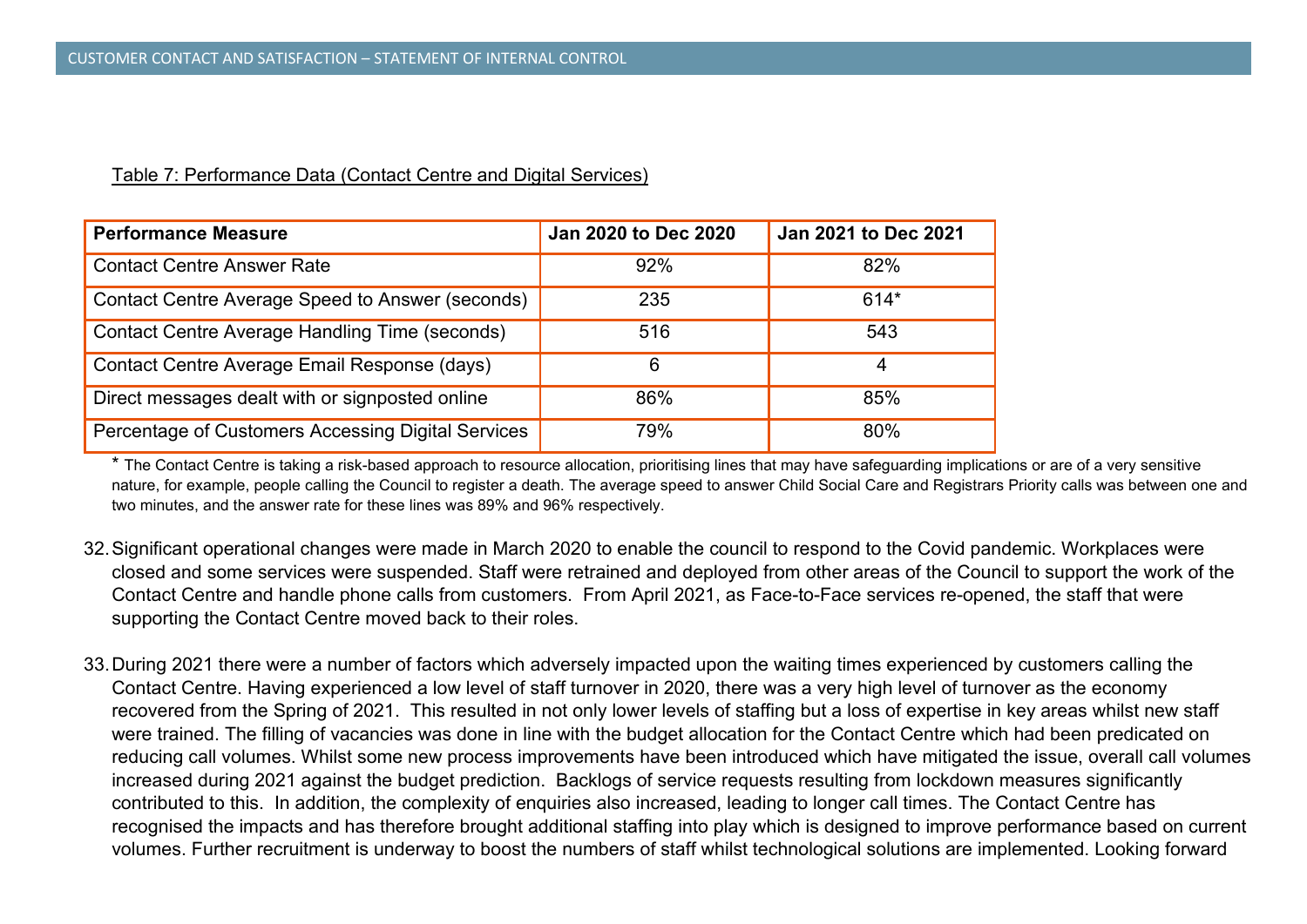staff reductions will only be made when there are secure reductions in call volumes brought about through channel shift or service changes.

#### **Contact Centre - Customer Satisfaction**

34.Within the Contact Centre, customer satisfaction was measured through externally provided software until May 2021 when the contract with the provider of the software expired. In order to deliver a saving in the region of £60k per annum a decision was taken to develop an in-house customer satisfaction survey. The new customer satisfaction survey was launched on 5th January 2022 and selects customers to ask for their view on the level of service they received from the Contact Centre. As at the 31<sup>st</sup> January, 14,133 surveys had been issued and 1,752 had been returned from customers, a response rate of 12.4%. The scores from these surveys are included in table 8.

Table 8: Contact Centre Customer Satisfaction (5<sup>th</sup> January to 31<sup>st</sup> January 2022)

| Question                                                                                                 | <b>Score</b> |
|----------------------------------------------------------------------------------------------------------|--------------|
| Overall, how satisfied are you with the service you received                                             | 78%          |
| How satisfied were you with the adviser's ability to communicate in a positive and caring way            | 86%          |
| How satisfied were you with the adviser's knowledge when answering your questions and providing guidance | 84%          |
| Did we resolve your query on the call (Y/N)                                                              | 75%          |
| Is it the first time you have contacted us about this query $(Y/N)$                                      | 68%          |
| How satisfied were you with the time taken to answer your call                                           | 50%          |
| Did you try to find the information you needed on our website before calling                             | 47%          |

- 35.The scores from the 1,392 survey respondents in respect of CSO empathy and knowledge are 86% and 84%, which indicates that generally, customers are satisfied with the service they receive from individuals. Our quality assurance processes include undertaking a review of all calls where the customer has indicated that they were not satisfied with the service they have received so that appropriate remedial action is taken and service levels are continually improved.
- 36.The new customer satisfaction survey referred to above asks customers if they had tried to find the information they needed on our website before calling, and 47% of customers indicated that they had attempted to find the information they needed from the website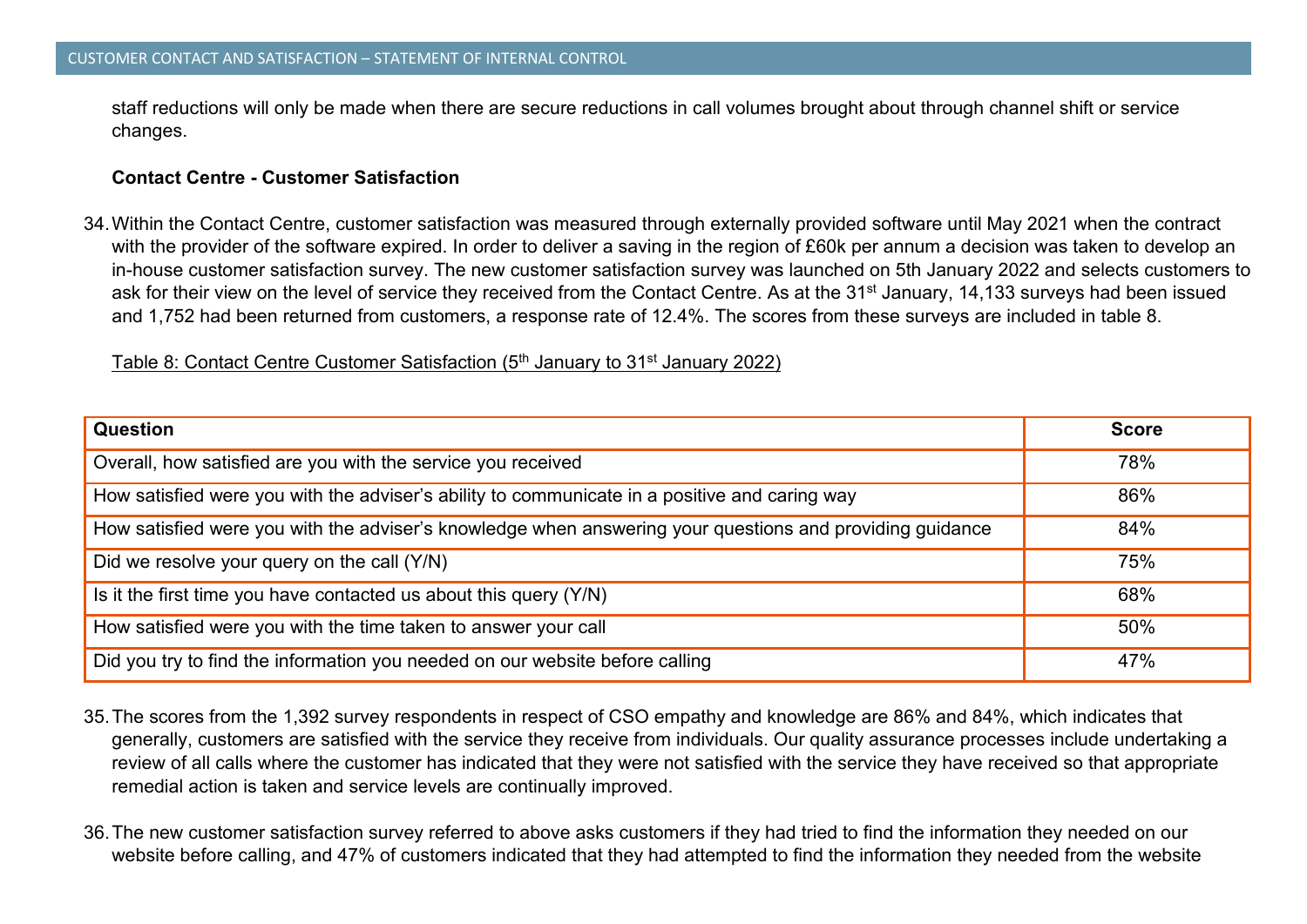#### CUSTOMER CONTACT AND SATISFACTION – STATEMENT OF INTERNAL CONTROL

before calling the Contact Centre. This suggests there is scope to improve the information available to customers on the website which will, in turn, improve the customer experience and reduce demand in the Contact Centre. A programme of work is being developed to review the content of the website and provide better digital options for our customers so that optimal numbers of customers find it easy and efficient to use. There is also an ongoing piece of work that aims to improve the communications being issued by the Council to customers, making the communications clearer and more accessible for people.

37.Previous Annual Assurance Reports to the Corporate Governance and Audit Committee have included customer satisfaction results in respect of web self-service forms. The previous system that provided online customer forms was replaced by an in-house developed solution in early 2021, and the new solution does not currently have the functionality to issue customer satisfaction questionnaires. A review will be undertaken to determine the most appropriate method to capture customer satisfaction information from customers that use the self-service forms.

#### **Compliments and Complaints**

|                                            | Stage 1                   |                           |                           | Stage 2                   | <b>Ombudsman Cases</b>    |                           | <b>Ombudsman Cases</b><br><b>Upheld</b> |                           | Compliments*              |                    |
|--------------------------------------------|---------------------------|---------------------------|---------------------------|---------------------------|---------------------------|---------------------------|-----------------------------------------|---------------------------|---------------------------|--------------------|
|                                            | Jan to<br><b>Dec 2020</b> | Jan to<br><b>Dec 2021</b> | Jan to<br><b>Dec 2020</b> | Jan to<br><b>Dec 2021</b> | Jan to<br><b>Dec 2020</b> | Jan to<br><b>Dec 2021</b> | Jan to<br><b>Dec 2020</b>               | <b>Jan to Dec</b><br>2021 | <b>Jan to Dec</b><br>2020 | Jan to Dec<br>2021 |
| Communities,<br>Housing and<br>Environment | 3605                      | 4671                      | 458                       | 614                       | 53                        | 89                        | 21                                      | 19                        | 269                       | 225                |
| Resources                                  | 302                       | 378                       | 26                        | 26                        | 7                         | 6                         | $\mathbf 0$                             | $\mathbf 0$               | 97                        | 126                |
| City<br>Development                        | 300                       | 262                       | 75                        | 72                        | 23                        | 21                        | 8                                       | $\mathbf{1}$              | 54                        | 38                 |
| Adults and<br>Health                       | 383                       | 369                       | 73                        | 77                        | 17                        | 25                        | 8                                       | 9                         | 724                       | 662                |
| Childrens and<br><b>Families</b>           | 255                       | 303                       | 23                        | 37                        | 22                        | 19                        | 4                                       | 6                         | 67                        | 105                |
| <b>Total</b>                               | 4845                      | 5983                      | 655                       | 826                       | 122                       | 160                       | 41                                      | 35                        | 1211                      | 1156               |

#### Table 10: Number of Compliments and Complaints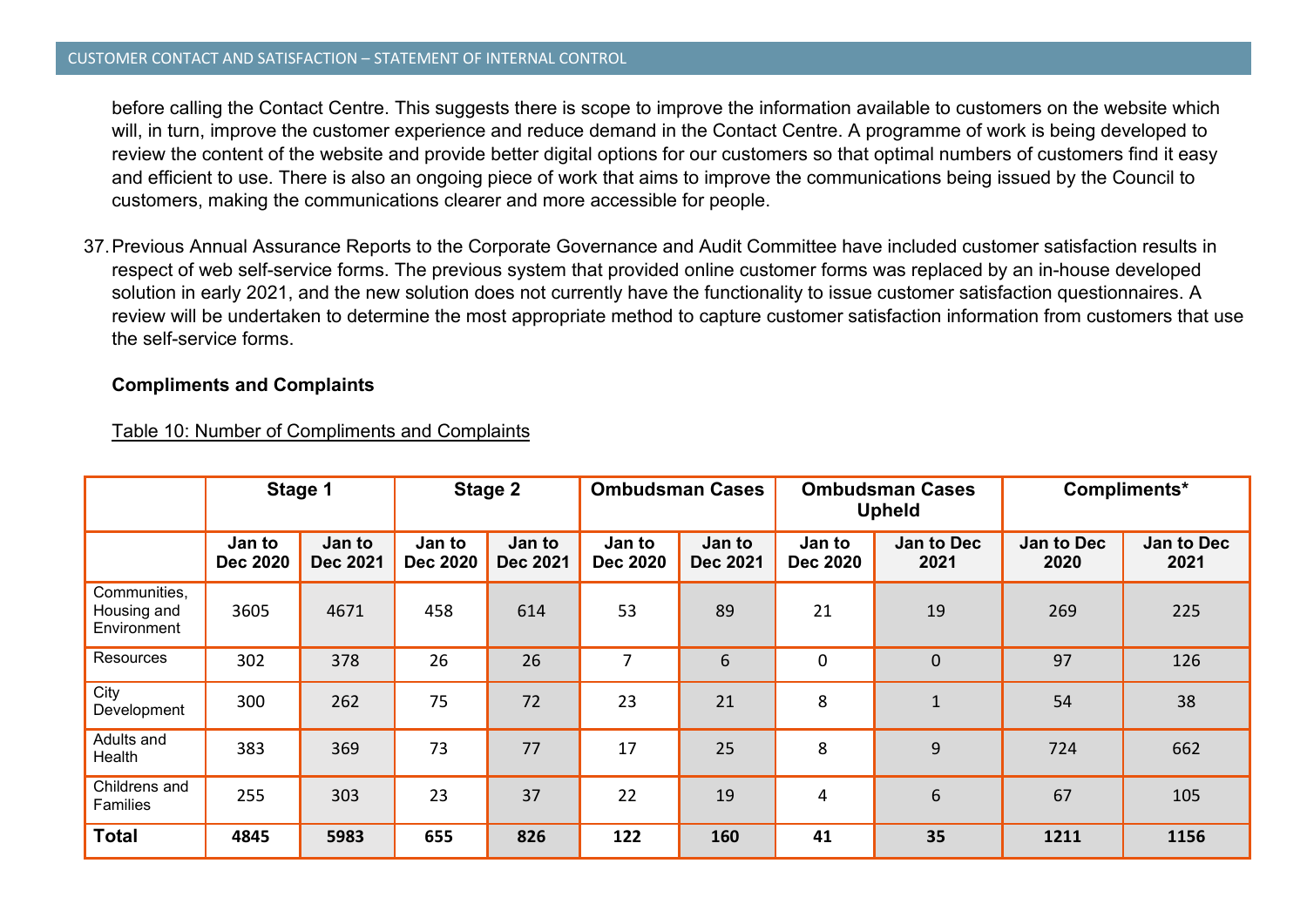\*Compliments included in the table above include only those received and logged by Customer Relations. Not all compliments received in some areas of the Council are captured formally by Customer Relations, with many sent to services directly which are not reflected in these figures.

- 38. To allow for year-on-year comparison the figures in tables 10 and 11 reflect the Council's structure from the 1<sup>st</sup> April 2021. For example, throughout 2020 Housing was part of the Resources and Housing directorate and the Contact Centre was part of the Communities and Environment directorate. All Housing compliments and complaints for 2020 and 2021 are classified under the Communities, Housing and Environment directorate, and the Contact Centre within the Resources directorate, where the services now sit. Other changes to the Council's organisational structure in April 2021 are reflected in the same way.
- 39.In his 2021 annual letter which provided a view on cases investigated between 1st April 2020 and 31st March 2021, the Local Government and Social Care Ombudsman has confirmed that of 33 cases formally investigated, 76% of cases were upheld\* (\* complaints upheld – the LGO upholds complaints where they find some form of fault in an authority's actions, including where the authority accepted fault before they were investigated). Five of these cases related to one planning issue raised by 5 individual customers. This compares to an average of 72% amongst similar authorities. 100% of remedies were complied with\*\* (\*\* compliance with recommendations – the LGO recommends ways for authorities to put things right when faults have caused injustice and monitor compliance with their recommendations. Failure to comply is rare and a compliance rate of below 100% is a cause for concern). The 'Ombudsman cases' columns in the table above include all cases received, not just those which were investigated formally. Where cases are not investigated formally this can mean the Ombudsman are satisfied with the Council's actions or consider that they are unlikely to find fault.

|                                             | Jan to Dec 2020 | Jan to Dec 2021 |
|---------------------------------------------|-----------------|-----------------|
| <b>Communities, Housing and Environment</b> | 86.3%           | 64.6%           |
| <b>Resources</b>                            | 89.9%           | 78.2%           |
| <b>City Development</b>                     | 74.1%           | 70.1%           |
| <b>Adults and Health</b>                    | 96.4%           | 97.4%           |
| <b>Children and Families</b>                | 82.0%           | 78.9%           |
| <b>Total</b>                                | 86.30%          | 68.50%          |

Table 11: Complaints responded to within target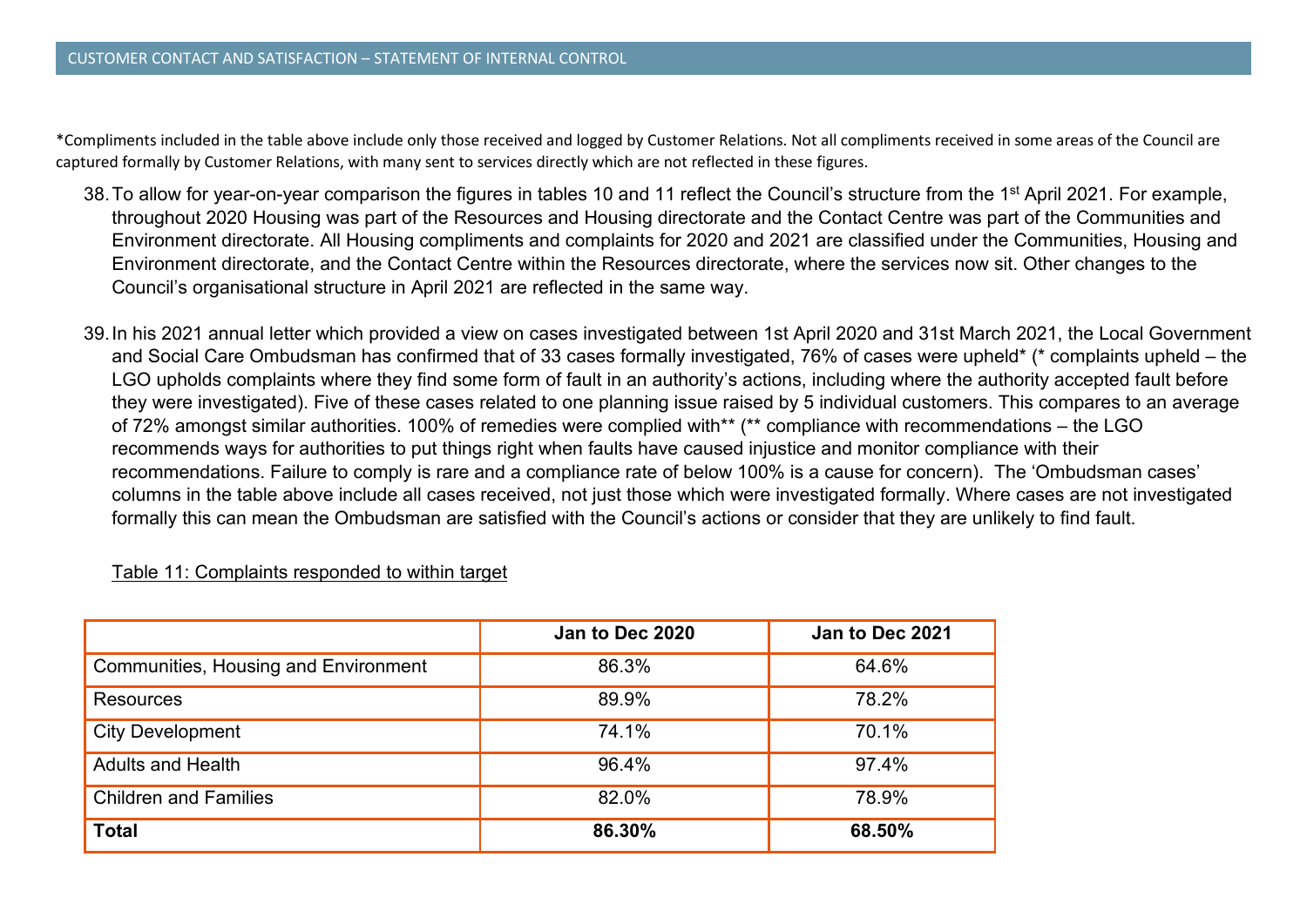40.Children and Families and Adults and Health Directorates work to statutory timescales as follows:

- Children and Families: 20 working days at stage 1 and 65 workings days at stage 2.
- Adults and Health: 20 working days for complaints risk assessed as low risk, 20 working days for complaints risk assessed as medium risk and up to a maximum of 6 months for high risk complaints.
- 41.All other services work to 15 working days for both stage 1 and stage 2.
- 42.Responses within target have been lower than would be expected over 2021 as many services have been impacted by the pandemic. Work is ongoing to support services in the recovery from this and to provide a greater understanding of the types and volumes of complaints received, to develop learning and systems to ensure improved compliance within our complaints policy. Actions taken to support improvement include developing early intervention processes within Housing for housing repairs complaints and expanding the support provided to investigating officers.
- 43.The 2021 figures may change as there are cases where responses may have been issued but not yet recorded centrally.

# Meaningfully Monitor

44.The mechanisms in place for monitoring performance and compliance with the internal control framework are set out below for Face-to-Face Services, Contact Centre and the corporate Compliments and Complaints function.

#### **Face-to-Face Services**

#### Table 12: Face-to-Face Services – Monitoring Information

| <b>Performance narrative</b>                                                                                                                                    | <b>Changes made</b>                                                                                                    | Further work to take place                                                       |
|-----------------------------------------------------------------------------------------------------------------------------------------------------------------|------------------------------------------------------------------------------------------------------------------------|----------------------------------------------------------------------------------|
| The Community Hub and Library development<br>programme aims to enhance customer<br>experience and to increase the range of Council<br>enquiries at these sites. | Completed refurbishment of:<br>Armley - fully complete during 2021<br>including all works to clock and<br>book display | Halton – initial concept agreed and work started to<br>develop a detailed design |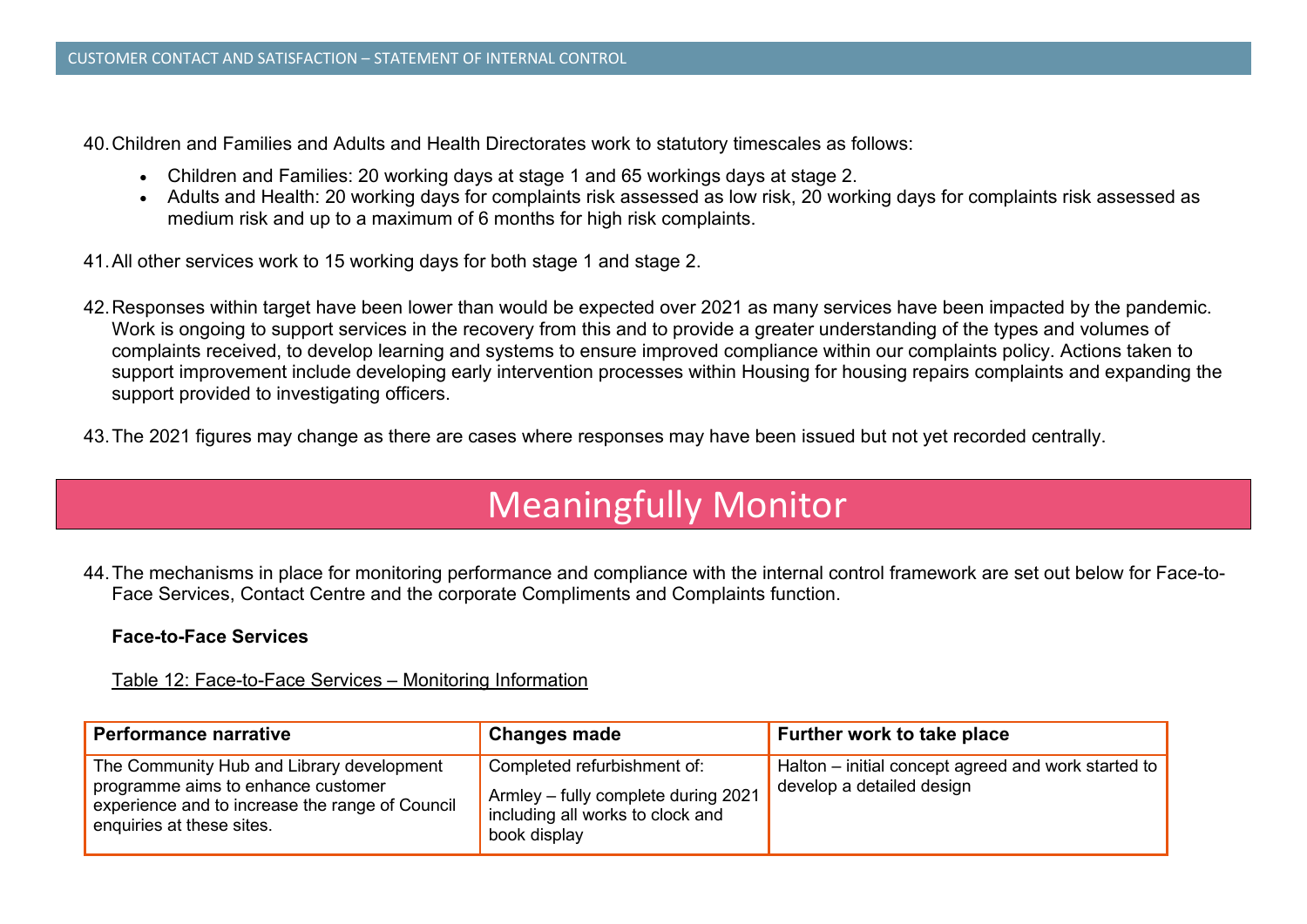|                                                                                                                                                                                         | Holt Park - fully complete by early<br>2021 including all payments to the<br>PFI contractor being made                                                                                                                                                 |                                                                                                                                                                                                                                                                                                                                                                                                                              |  |
|-----------------------------------------------------------------------------------------------------------------------------------------------------------------------------------------|--------------------------------------------------------------------------------------------------------------------------------------------------------------------------------------------------------------------------------------------------------|------------------------------------------------------------------------------------------------------------------------------------------------------------------------------------------------------------------------------------------------------------------------------------------------------------------------------------------------------------------------------------------------------------------------------|--|
|                                                                                                                                                                                         | Farsley - opened in 2021                                                                                                                                                                                                                               |                                                                                                                                                                                                                                                                                                                                                                                                                              |  |
|                                                                                                                                                                                         | Beeston - opened in 2021                                                                                                                                                                                                                               |                                                                                                                                                                                                                                                                                                                                                                                                                              |  |
|                                                                                                                                                                                         | Crossgates - detailed design<br>agreed and work underway to<br>secure a temporary location for the<br>Library for the duration of the works                                                                                                            |                                                                                                                                                                                                                                                                                                                                                                                                                              |  |
| Covid restrictions easing has resulted in Hubs<br>and Libraries fully reopening.                                                                                                        | Following the easing of restrictions,<br>the Hubs and libraries are now<br>back fully open to the public<br>including late nights.                                                                                                                     | Some mitigations remain in place including<br>screens on the front desk and in appointment<br>booths, and dividers between customer PC's. As<br>restrictions continue to ease we will review                                                                                                                                                                                                                                 |  |
|                                                                                                                                                                                         | Partners are now welcome back<br>into buildings to deliver additional<br>services, although maximum<br>occupancy and adequate<br>ventilation may limit the number in<br>some venues.                                                                   | whether to keep these installed or not (in line with<br>government guidance)                                                                                                                                                                                                                                                                                                                                                 |  |
| A review of the Community Hub and Library<br>opening hours was undertaken                                                                                                               | A wholesale review of opening<br>hours took place during 2021.<br>Standardising in this way enable<br>the service to make significant<br>savings, and brought about<br>efficiencies in rota management.                                                | The review has been successful, however as a<br>result the rota now has very little slack. This<br>needs to be kept under review to ensure sites<br>remain up and running as advertised. A 'one<br>team' approach has been adapted to support this<br>- with all sites now able to book online/telephone<br>appointments for customers at any venue in the<br>city - this maximises the resource we have<br>available to us. |  |
| Contact Centre needed additional resources to<br>staff the Covid line which was open 7 days a<br>week during the peak. Some staff from sites<br>which were closed were deployed to this | The Covid line supported residents<br>with requests for Local Welfare<br>Support/food parcels/help with<br>prescription delivery etc. The calls<br>were varied, sometimes complex<br>and very often dealing with<br>distressed customers. This support | In the early part of the year Face-to-Face staff<br>continued to provide support for the covid line,<br>Vaccinations calls, this has now ceased<br>(Vaccination support is offered on an ad hoc/as<br>requested basis). Face-to-Face continues to                                                                                                                                                                            |  |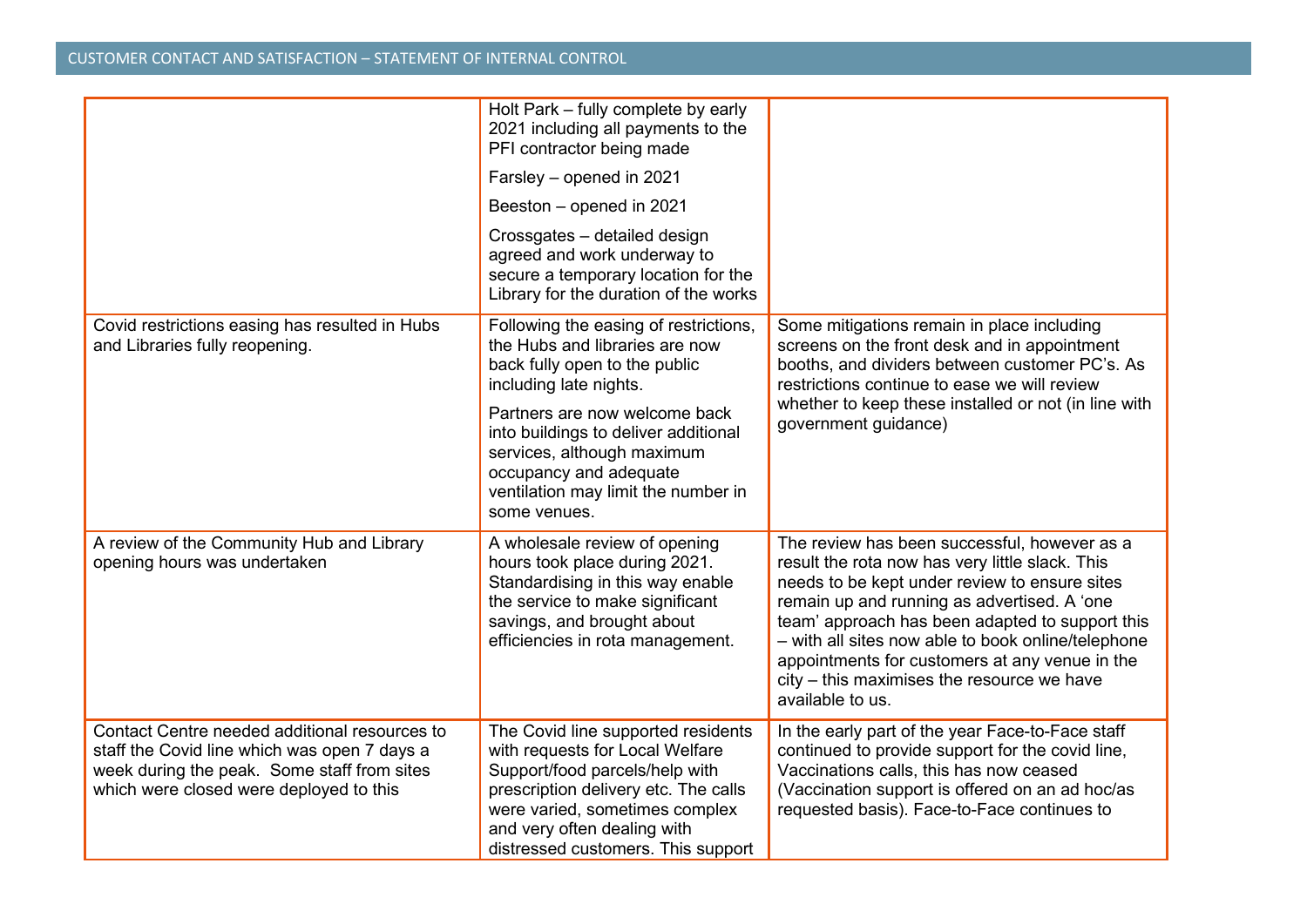|                                                                                                                                                                                                                                                                                    | continued in the early stages of the<br>year but has now ceased as<br>community hubs have reverted to<br>full opening hours.                                                                                                                                                                                                                             | support SIP payments both raising and<br>authorising on a daily basis.                                                                                                                                                                                                                                |
|------------------------------------------------------------------------------------------------------------------------------------------------------------------------------------------------------------------------------------------------------------------------------------|----------------------------------------------------------------------------------------------------------------------------------------------------------------------------------------------------------------------------------------------------------------------------------------------------------------------------------------------------------|-------------------------------------------------------------------------------------------------------------------------------------------------------------------------------------------------------------------------------------------------------------------------------------------------------|
| <b>Mobile Community Hubs</b>                                                                                                                                                                                                                                                       | 2 vans from the mobile fleet have<br>been given over to health<br>colleagues in order to support the<br>vaccination effort. These vans have<br>been to different areas of the city<br>to, often to low uptake<br>communities. This arrangement<br>continues                                                                                              | Gradually the vans will be brought back into use<br>by the service. In line with this, one Mobile<br>Community Hub is now operational within the city.<br>The Mobile Hub visits the following wards each<br>week; Farnley & Wortley, Beeston & Holbeck,<br>Swarcliffe and Burmatofts & Richmond Hills |
| Community Hubs as vaccination venues                                                                                                                                                                                                                                               | During the year we have offered<br>certain venues as community<br>based vaccination points e.g.<br>Dewsbury Road, Compton Centre.<br>This arrangement will continue for<br>as long as we can provide it and is<br>required.                                                                                                                              | We will review sites offered and continue to<br>support the effort wherever possible.                                                                                                                                                                                                                 |
| Employment support could not continue in its<br>usual form in the early stages of the year with<br>appointment only remaining necessary - however<br>the service has since fully re opened and<br>customer starts, customer throughput and job<br>outcomes have begun to increase. | Job support has reverted back to<br>face to face within sites. During<br>2021 we have also begin the<br>delivery of the ESIF employment<br>support contract which has brought<br>a more intensive support element to<br>what we can offer – this contract<br>runs for a 3 year period. The total<br>number of job outcomes during this<br>period is 1112 | This service will continue to deliver employment<br>support and this will be kept under review to<br>deliver the best possible service in the changing<br>circumstances.                                                                                                                              |

## **Contact Centre and Digital Services**

45.Our vision is to achieve the highest standards of customer satisfaction and minimise call wait times across all services. The formal monitoring mechanisms in place have informed the significant amount of transformation work that is in progress. The transformation work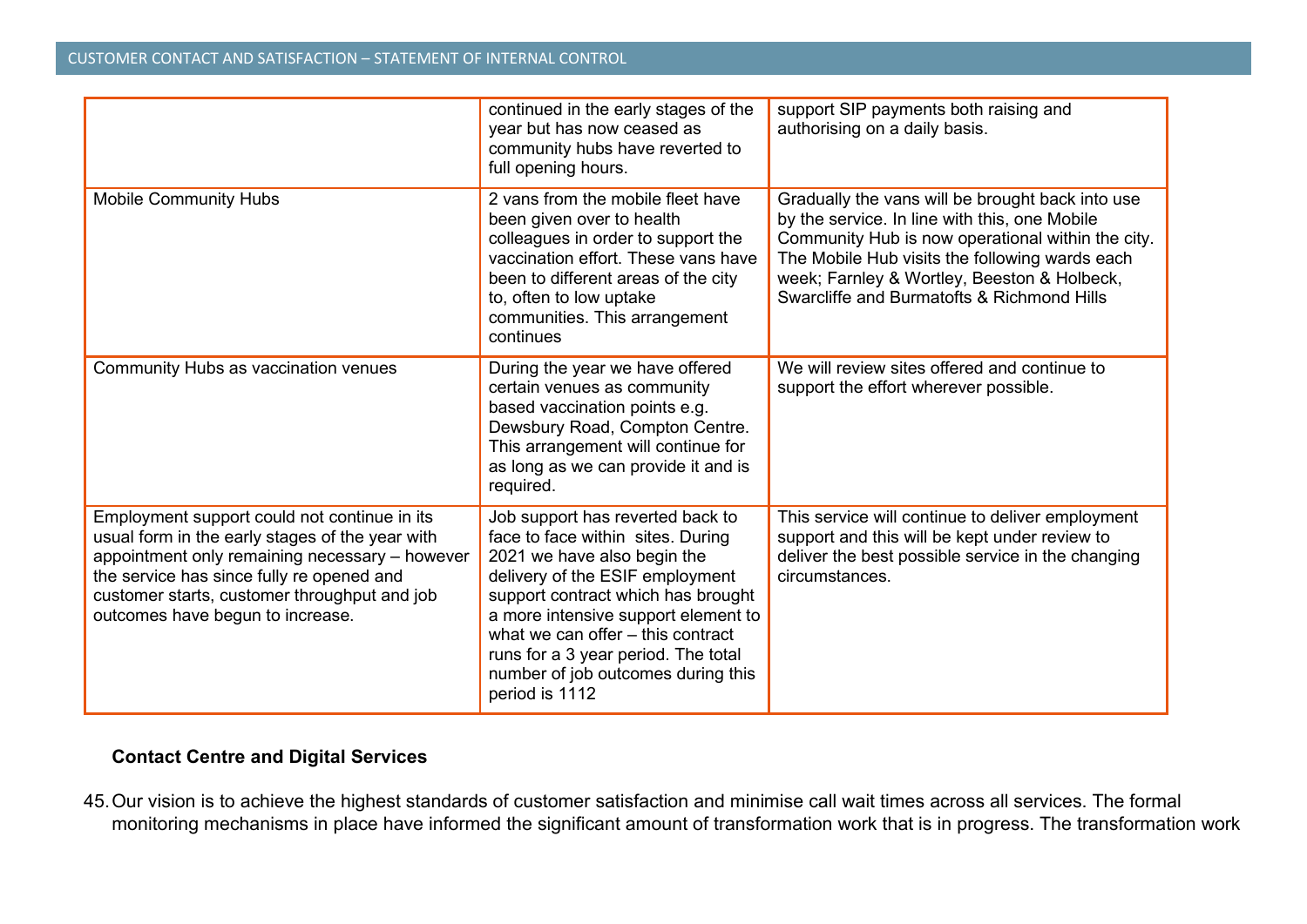#### CUSTOMER CONTACT AND SATISFACTION – STATEMENT OF INTERNAL CONTROL

will improve the performance of the Contact Centre, improve the end-to-end customer experience and address the issues that create avoidable contact.

- 46.Key to delivering the excellent service that we want to give our customers is to understand and address the root cause for the contact. The Contact Centre is in part a barometer for the problems the public is experiencing with services and by improving the links between the Contact Centre and services, we can better place the Council to react and recover.
- 47.The Contact Centre holds regular liaison meetings with service areas to discuss performance and agree actions that will improve the customer experience overall. We have recently enhanced this process and formalised a robust performance management and reporting framework to ensure that appropriate feedback and escalation mechanisms are in place to address the root cause of issues and improve the service that the customer receives from start to finish. This includes reviewing end-to-end processes to ensure that customers have a seamless experience when they interact with the council and feeding back to services where transparent and proactive messaging to customers would prevent the need for customers to contact the council. This reporting mechanism will also formally capture where there have been issues with the service provided. Escalation measures will be reviewed and strengthened where necessary to ensure that relevant remedial action is taken to address the root cause of the issues.
- 48.Individual performance is closely managed within the Contact Centre and there are mechanisms in place to review and assess the quality of the interactions with customers. Call listening, feedback, supervision and coaching are embedded in the quality assurance processes to promote a culture of continuous improvement within the Contact Centre.
- 49.The performance of the Contact Centre and the effectiveness of digital options available to customers are closely monitored within the service and reported through the Contact Centre Board.

#### **Compliments and Complaints**

50.Table 13 provides monitoring information on service areas which have received the most complaints by directorate.

Table 13: Compliments and Complaints – Monitoring Information

| Performance narrative                                         | Changes made                                                                                                                   | Further work to take place                                                                                                                       |
|---------------------------------------------------------------|--------------------------------------------------------------------------------------------------------------------------------|--------------------------------------------------------------------------------------------------------------------------------------------------|
| <b>Communities, Housing and Environment</b><br><b>Housing</b> | Wider reporting on complaints trends<br>across Housing is provided quarterly to the<br>service management team, with access to | Quality Assurance and quarterly reporting will<br>continue and be adapted to provide greater<br>insight into areas requiring focus, the outcomes |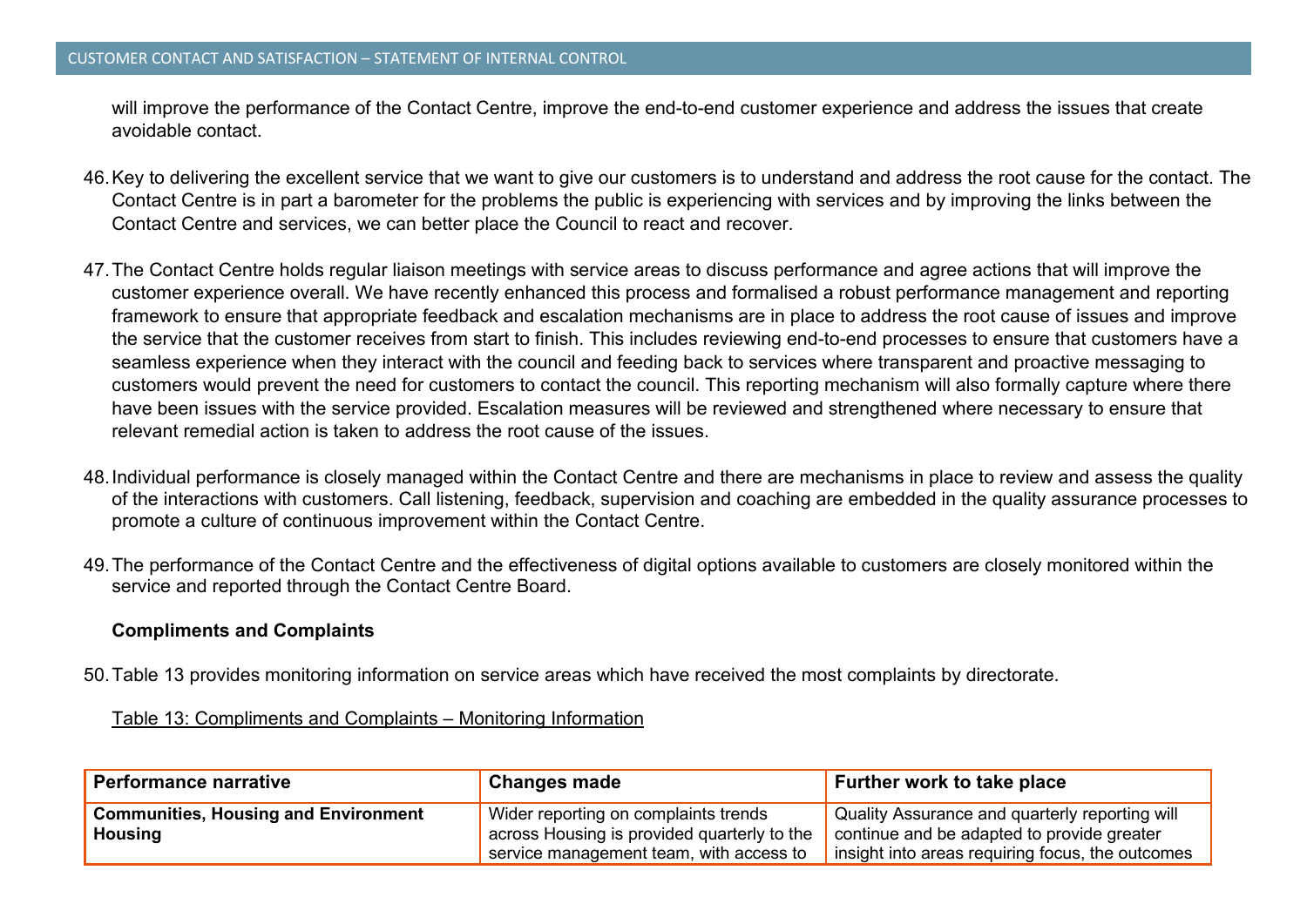Housing complaint volumes varied in 2020 and 2021. In early 2020, complaint volumes reduced greatly due to the impact of the pandemic as nonessential repairs were suspended.

Complaint volumes returned to normal levels sooner in non-repair services, with the increase in repairs complaints seen more in 2021. This has impacted on current performance, as work continues to recover form the backlog of repairs, which has been impacted by both staffing challenges and availability of materials. The impact of the pandemic on Housing performance including repairs and complaints was considered by [Housing, Communities and Environment](https://democracy.leeds.gov.uk/documents/g11383/Printed%20minutes%2021st-Oct-2021%2010.30%20Scrutiny%20Board%20Environment%20Housing%20and%20Communities.pdf?T=1)  [Scrutiny Board at their October 2021 meeting.](https://democracy.leeds.gov.uk/documents/g11383/Printed%20minutes%2021st-Oct-2021%2010.30%20Scrutiny%20Board%20Environment%20Housing%20and%20Communities.pdf?T=1)

Housing complaints peaked in August 21 but have reduced over recent months. In the second half of 2021, 70% of Housing complaints have related to repairs services.

top level complaint performance data provided widely across all Housing Services.

Following internal audit recommendations, a new Quality Assurance process, sampling 10% of Housing complaint responses, has been undertaken and the results shared with the service from mid-2021.  This has given insight into the areas where responses can be strengthened in terms of their quality with key messages and reminders with staff shared. We commenced undertaking satisfaction surveys from mid-2021 with complainants. The results from these have shaped Quality Assurance work with reports on the outcomes shared with management. Training sessions have been provided to over 40 investigating officers from teams across Housing, in addition to rolling out the online Customer Care Training for all staff.

Thorough the formation of the Early Intervention Team in the repairs service, avenues are being explored in how best to facilitate speedier resolution of straightforward complaints, to reduce workloads in providing formal responses and provide better outcomes for customers.

Learning from complaints is now a regular monthly feature in the staff e-bulletin and teams encouraged to discuss as part of staff training sessions

from Customer Satisfaction Surveys will be analysed to provide additional context to this work.

Customer Relations will continue to support managing complaint volumes and outstanding cases as part of the recovery plan.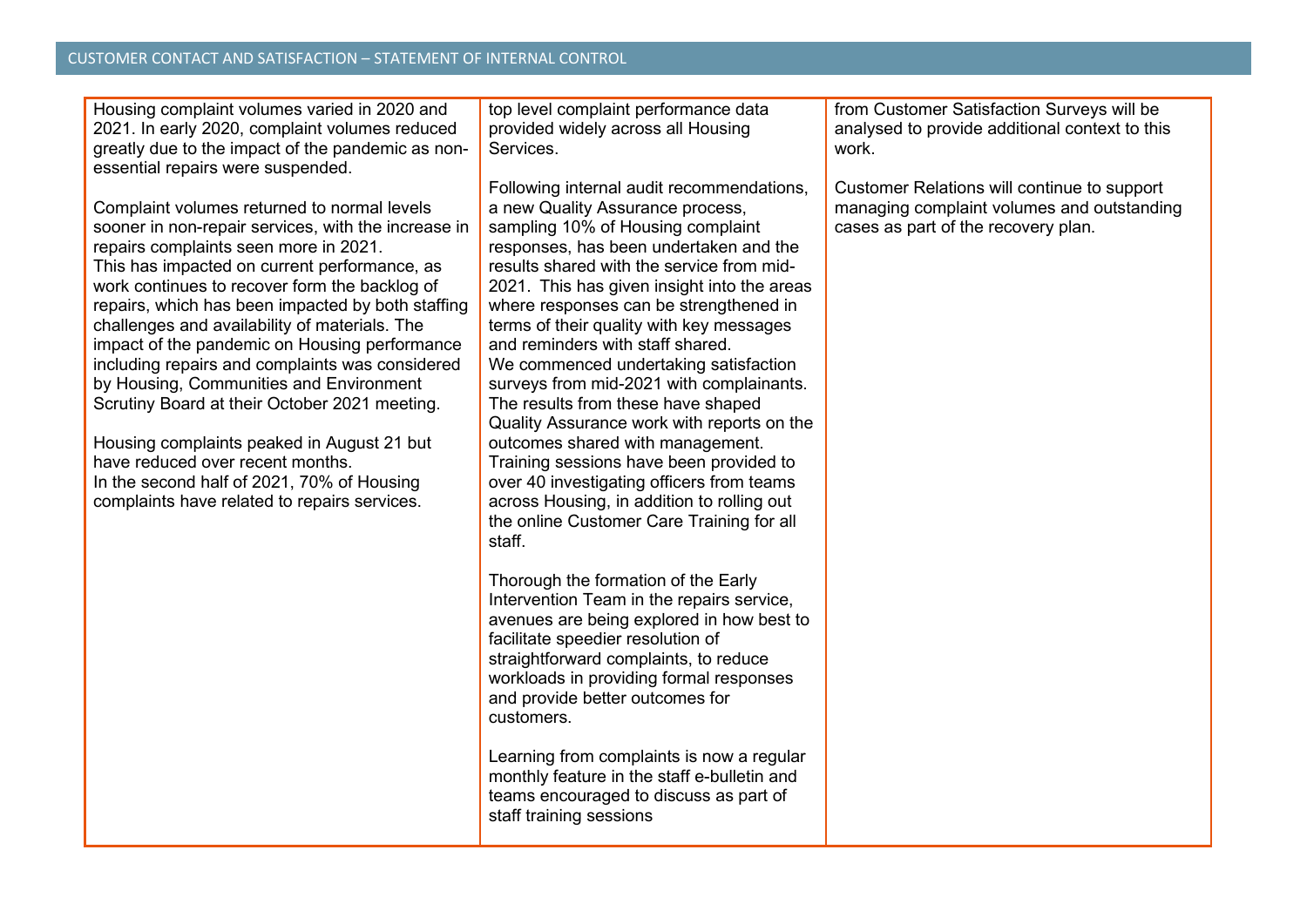|                                                                                                                                                                                                                                                                                                                                                                                                                                                                                                                                                                                                                                                                                                                                                                                                                                                                                                                                                                                                                                                   | Housing have met the requirements of the<br>Housing Ombudsman Complaint Handling<br>Code, self-assessing against the standards<br>in the code and making this publicly<br>available online.                                                                                                                                                                                                                                                                                                                                                                                                                                                                                                                                                                                                                                                                                                                                                                                                                             |                                                                                                                                                                                                                                                                                                                                                                                                                                                                                                                                                                                           |
|---------------------------------------------------------------------------------------------------------------------------------------------------------------------------------------------------------------------------------------------------------------------------------------------------------------------------------------------------------------------------------------------------------------------------------------------------------------------------------------------------------------------------------------------------------------------------------------------------------------------------------------------------------------------------------------------------------------------------------------------------------------------------------------------------------------------------------------------------------------------------------------------------------------------------------------------------------------------------------------------------------------------------------------------------|-------------------------------------------------------------------------------------------------------------------------------------------------------------------------------------------------------------------------------------------------------------------------------------------------------------------------------------------------------------------------------------------------------------------------------------------------------------------------------------------------------------------------------------------------------------------------------------------------------------------------------------------------------------------------------------------------------------------------------------------------------------------------------------------------------------------------------------------------------------------------------------------------------------------------------------------------------------------------------------------------------------------------|-------------------------------------------------------------------------------------------------------------------------------------------------------------------------------------------------------------------------------------------------------------------------------------------------------------------------------------------------------------------------------------------------------------------------------------------------------------------------------------------------------------------------------------------------------------------------------------------|
| <b>Communities, Housing and Environment</b><br><b>Waste Management</b><br>Overall complaint volumes received by Waste<br>Management in 2020 and 2021 are similar in<br>number.<br>Complaint volumes in 2020 were low at the<br>beginning of the pandemic but increased, through<br>2021 volumes have fluctuated.<br>In 2021 missed collections have accounted for<br>half of all complaints, with black bins being most<br>common.<br>Collections have been impacted by staffing<br>capacity because of the pandemic, with positive<br>cases and self-isolation impacting on the service<br>that can be provided, often at short notice.<br>Towards the end of 2021 complaint volumes have<br>reduced, from October fewer than 100 complaints<br>have been received each month, with around 1.5<br>million collections taking place each month.<br>During 2021 waste presented for collection by<br>residents has been 13% higher on average than<br>normal levels. However at peak periods during<br>2021 this figure has been up to 25% higher. | The primary focus for the service during<br>2021 has been to maintain frontline waste<br>and recycling collections. This has forced<br>other service improvement work – mainly<br>the Service Review launched in 2019, to<br>continue to be paused.<br>Despite the considerable pressure caused<br>by the pandemic, Waste Management<br>have been able to make a number of<br>smaller scale changes to maintain/improve<br>the reliability of collections during this<br>period:<br>3 new temporary collection routes have<br>been added to Waste Management's<br>resources. These have helped the service<br>to keep up with the constant pressure<br>caused by out of dates routes and new<br>development.<br>8 additional Chargehands posts (drivers)<br>have been created and recruited to. This<br>exercise took place during the National<br>HGV shortage. The additional posts will<br>help Waste Management to continue to<br>navigate the pandemic, minimising<br>collection failures due to staffing impacts. | The Waste Management service have now<br>restarted the Service Review. This principally<br>will look at route re-design - establishing new,<br>consistent, collection schedules city-wide, and<br>bringing new developments into local collection<br>routes. It will also improve recycling provision in<br>a number of parts of the City.<br>In 2022 Waste Management, alongside<br>colleagues in Clearer Neighbourhoods, will<br>move into the new purpose built Newmarket<br>Headquarters. This move will bring together<br>teams from a number of separate depots across<br>the City. |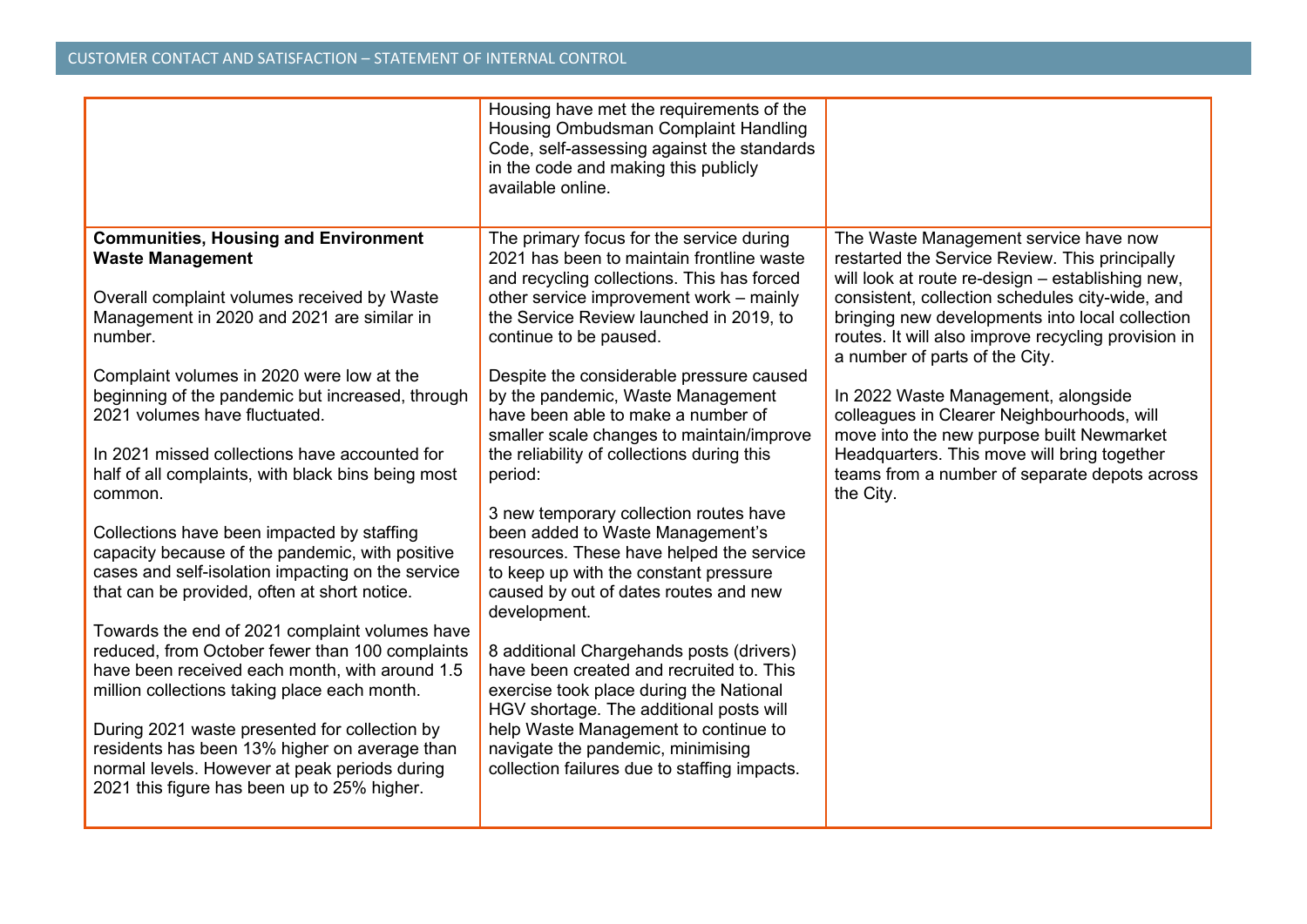| <b>City Development</b><br>Across 2020 and 2021, complaint volumes in City<br>Development have been reasonably consistent.<br>The areas of the directorate receiving larger<br>complaints volumes have remained Planning,<br>Sport and Highways.<br>Areas raised in planning complaints often concern<br>applications or permitted developments.<br>Within Active Leeds, Bodyline complaints account<br>for over half of complaints received in 2021<br>because of centre closures.<br>Within Highways, there has been little of common<br>issue raised in complaints.                                                                                                                                                                            | Changes have been made in the way<br>Highways complaints are managed which<br>has placed greater focus on separating<br>requests for service from formal<br>complaints, with the aim of providing<br>speedier resolution for requests for<br>service.                                                                                                                                                                                                                                                                                                     | Work will be undertaken as an expanded offer<br>from Customer Relations to provide greater<br>insight into complaints across Active Leeds.                                                                                                                                                                                                                                                                                     |
|---------------------------------------------------------------------------------------------------------------------------------------------------------------------------------------------------------------------------------------------------------------------------------------------------------------------------------------------------------------------------------------------------------------------------------------------------------------------------------------------------------------------------------------------------------------------------------------------------------------------------------------------------------------------------------------------------------------------------------------------------|-----------------------------------------------------------------------------------------------------------------------------------------------------------------------------------------------------------------------------------------------------------------------------------------------------------------------------------------------------------------------------------------------------------------------------------------------------------------------------------------------------------------------------------------------------------|--------------------------------------------------------------------------------------------------------------------------------------------------------------------------------------------------------------------------------------------------------------------------------------------------------------------------------------------------------------------------------------------------------------------------------|
| <b>Complaints - Children and families</b><br>Children and Families complaint numbers are<br>higher than in 2018-2020. We have seen stage<br>one and stage two complaints about Education<br>almost double between 2020 and 2021. The<br>increase mostly relates to Learning Inclusion and<br>specifically SENSAP services. The increase<br>reflects rising demands on the service coupled<br>with ongoing staffing concerns.<br>Children's Social Work Service complaints have<br>not risen significantly at stage one but we have<br>seen an increase in stage two submissions with<br>themes of limited improvement in service<br>following stage one response, general lack of<br>customer service and challenge of assessment<br>content/bias | <b>Customer Relations and Learning Inclusion</b><br>are working together to improve the<br>service's response to complaints, and they<br>are undergoing a significant recruitment<br>drive which, when staff are in place, should<br>provide better service and a reduction in<br>complaint numbers.<br><b>Customer Relations feed complaint</b><br>learning into quality assurance and practice<br>improvement work plus there is an<br>increased focus on areas such as bias in<br>assessments within new workforce<br>development training programmes. | One significant area of learning has been<br>around the support for carers who apply for<br>special guardianship orders. As an authority we<br>want to ensure packages of support are fair to<br>all carers and that the family's needs are met to<br>guarantee the stability of the placement. A full<br>review of the process has been carried out and<br>a revised offer will be published in the first<br>quarter of 2022. |
| <b>Complaints - Adults and Health</b>                                                                                                                                                                                                                                                                                                                                                                                                                                                                                                                                                                                                                                                                                                             | Several actions were taken in response to<br>complaints to improve services.                                                                                                                                                                                                                                                                                                                                                                                                                                                                              | Work is being done to develop a system which<br>ensures that lessons learned are shared widely                                                                                                                                                                                                                                                                                                                                 |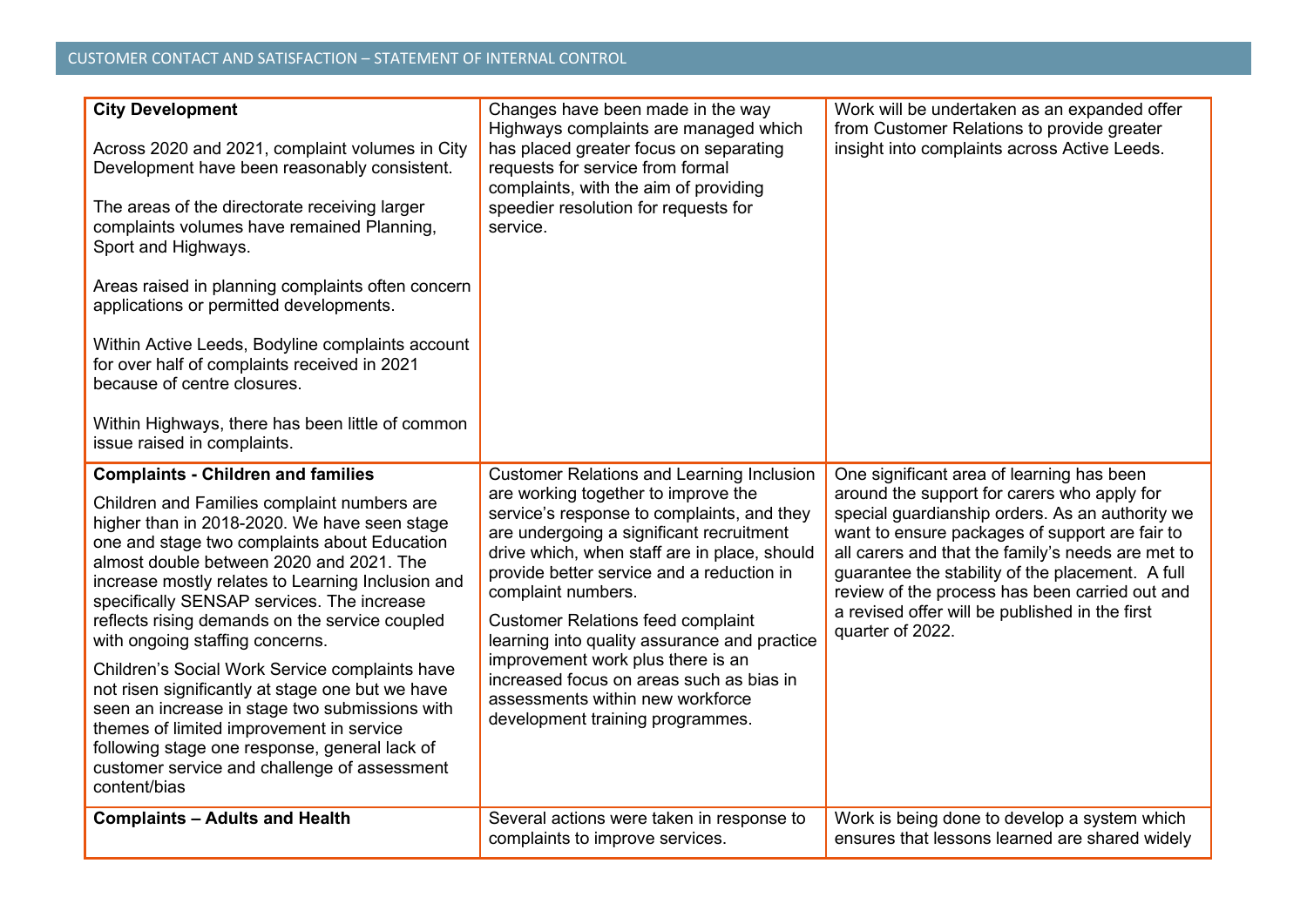The direct impact of covid-19 on services saw Adults and Health receive fewer complaints than in a typical year. The focus for the Complaints Team has been to ensure that complainants were kept informed and that their complaints were resolved within timescales agreed with them achieving a target of 97.4%.

The impact of Covid-19 runs through most complaints. Covid-19 complaints raised concerns about care homes not allowing visits; not receiving updates from staff about their family in care homes and/or supported living homes; poor infection control by staff not properly wearing PPE and/or disposing of the same properly; spending time indoors with no interaction with friends, no family visits and care home lack of effort to facilitate digital contact, little wellbeing input no walks in fresh air

The top 3 issues complained about were Inconsistent homecare delivery, quality of service and people challenging assessment outcomes.

In response to a family's complaints that they had stopped receiving regular updates from a Supported Living setting, a system was put in place to ensure continuity in communication and for weekly updates to be provided.

In response to complaints about staff not adhering to PPE guidelines, it was reiterated to all care workers the importance of wearing full PPE with clear guidance provided about the expectations for wearing PPE. Staff were retrained in infection control and prevention.

In response to people challenging assessment outcomes, most complainants felt that evidence relating to medical conditions had not been taken into consideration. In these cases any expert opinion the complainants provided was taken into consideration and in many cases, this resulted in the appeal being successful. In relation to people with hidden disabilities assessors sought expert evidence to establish if the applicants met the criteria.

In response to some complaints challenging outcome of financial assessment, training has been delivered to all financial assessment officers / managers involved in Care Act financial assessments covering the appropriate legal test for deprivation of assets and how to apply the test correctly.

across A&H, NHS partners and commissioned service providers.

In response to lessons learned from complaints reviewed by the Local Government and Social Care Ombudsman in relation to commissioned services, the current Complaints Joint Protocol with commissioned service providers will be updated to include a request that all draft complaint responses in relation to Leeds commissioned services must be sent to the Complaints team for quality assurance and approval before they are sent to the complainant.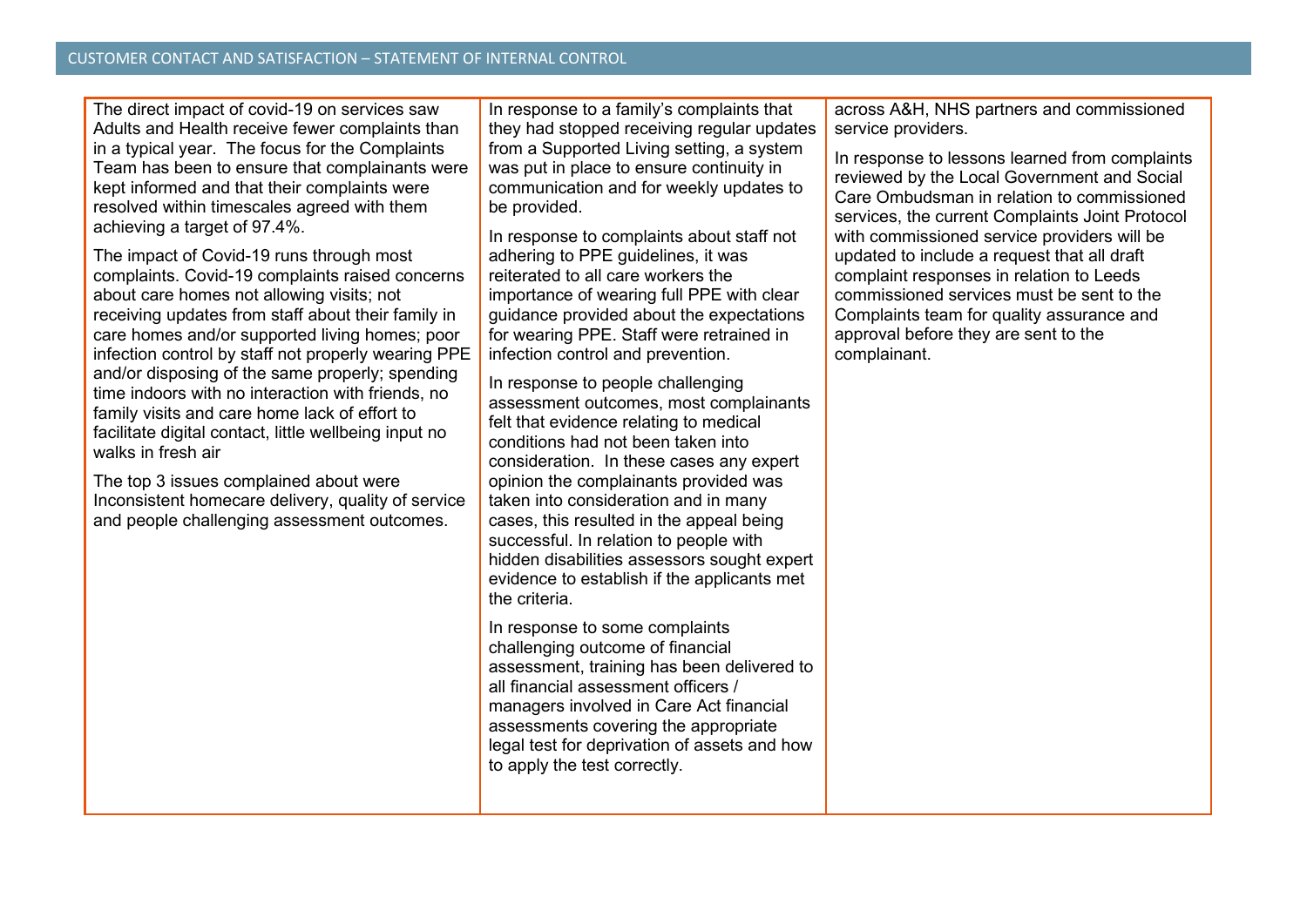| <b>Customer Care Training</b><br>Customer Care Basics on-line training launched<br>in August 2021 provides an overview of basic<br>customer service skills and techniques to deliver<br>a quality service to our customers and understand<br>its impact. The training explores such as handling<br>customer expectations, effective communication<br>and methods for creating a positive first<br>impression. | The training includes as a background<br>document the Investigating Officer Guide -<br><b>Corporate Complaints Guide to Conducting</b><br><b>Complaint Investigations</b> | Evaluate training against the customer care<br>standards. Target March 2022 |
|---------------------------------------------------------------------------------------------------------------------------------------------------------------------------------------------------------------------------------------------------------------------------------------------------------------------------------------------------------------------------------------------------------------|---------------------------------------------------------------------------------------------------------------------------------------------------------------------------|-----------------------------------------------------------------------------|
|                                                                                                                                                                                                                                                                                                                                                                                                               |                                                                                                                                                                           |                                                                             |

## Review and Refine

51.The documents, systems and processes which together form the framework surrounding customer contact and satisfaction have been under continuous review during this reporting period. The framework seeks to ensure that the Council's values are routinely demonstrated in our interactions with customers; that customers receive a high quality, efficient and effective service when they contact us; and that there are robust processes in place to receive and act upon customer feedback.

### **Face-to-Face Services**

52.The changes in Face-to-Face that have been retained based on learning from the pandemic, include:

- the use of phone and video appointments, and to continue with embedding the 'one team' approach;
- working from home/hybrid working as appropriate and in line with corporate direction;
- continue to increase the digital options available to customers including guiding and educating them on independent use.
- 53.With regard to digital inclusion, the Council continues to develop and implement our best practice work on addressing Digital Inclusion in the city. The impact of Covid in this area has been profound and has touched all aspects of individuals and families lives. The 100% digital Leeds ambition remains, and through the close working within IDS and the Library Service, support in the city can now include;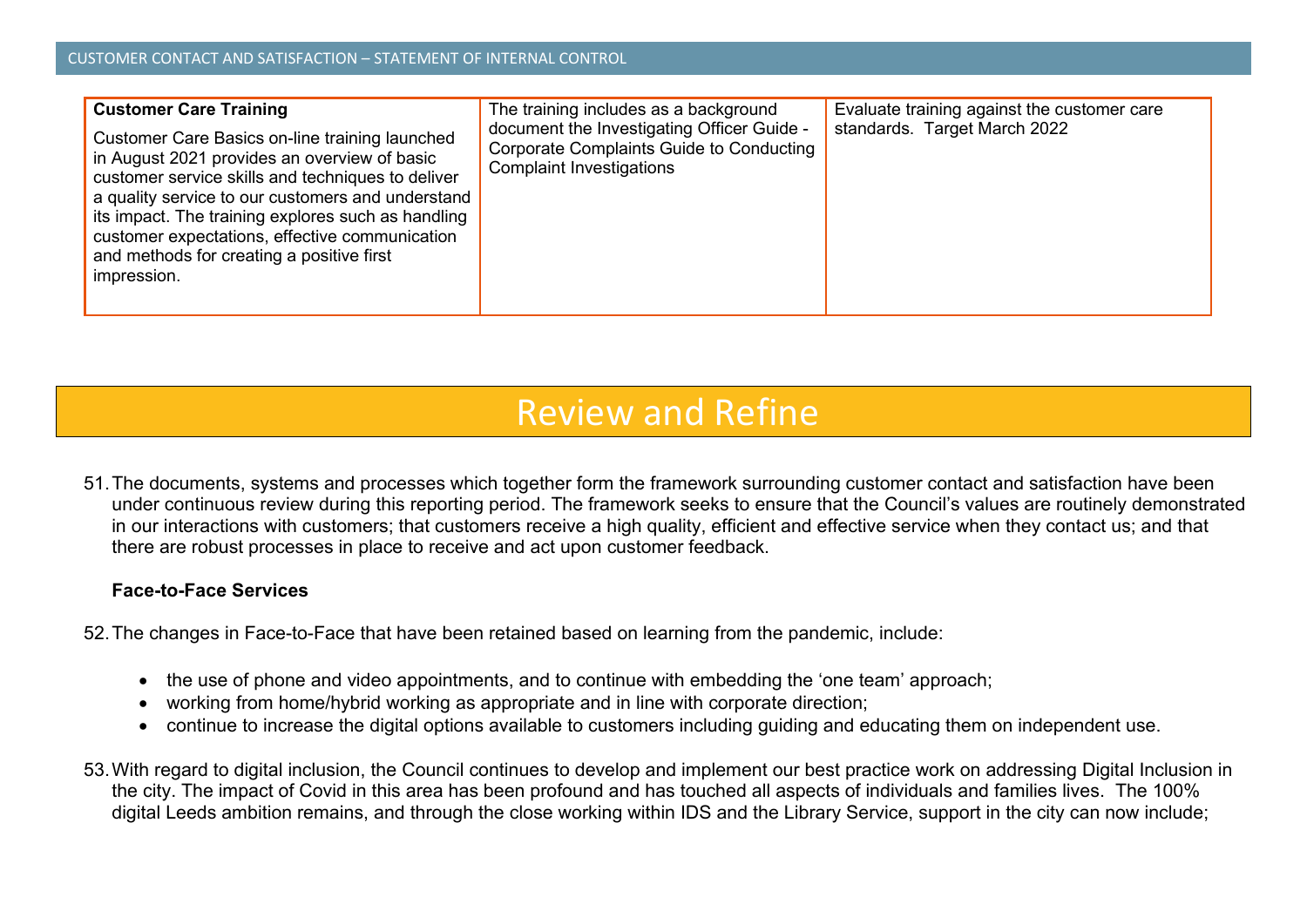- the provision of equipment, grant funding, technical support, Digital Champions training, signposting to existing statistics, reports and toolkits.
- advice on how to tackle digital inclusion issues in a way that works for different organisations
- a growing network of digital Champions who help us to reach the digitally excluded in their communities by advocating the benefits of digital, and signposting people to free training and support available across the city.
- a growing Tablet lending scheme with support on how to use tablets available free of charge in many of the Libraries and Community Hub sites across the city

| <b>Document</b>                                                                                                                                                                                      | <b>Purpose</b>                                                                           | <b>Monitored</b>                                                                    | <b>Review date</b>      | <b>Review</b>                                                  | <b>Accountability and</b><br>oversight                                  |
|------------------------------------------------------------------------------------------------------------------------------------------------------------------------------------------------------|------------------------------------------------------------------------------------------|-------------------------------------------------------------------------------------|-------------------------|----------------------------------------------------------------|-------------------------------------------------------------------------|
| Matrix accreditation                                                                                                                                                                                 | An improvement tool<br>to help Jobshops put<br>customers at the<br>heart of what they do | Annual continuous<br>improvement check, with<br>full accreditation every 3<br>vears | Full accreditation 2024 | Action plan developed and<br>regularly reviewed                | <b>Chief Officer Community</b><br>Hubs, Welfare and Business<br>Support |
| Equality<br><b>Improvement Priority</b><br>- increase digital<br>inclusion particularly<br>for those in poverty to<br>provide greater<br>access to jobs, skills<br>and learning to<br>reduce poverty | Support focus on key<br>area of equality<br>priority for the<br>service                  | <b>Customer Access</b><br>Leadership Team                                           | <b>July 2022</b>        | Review and update included in<br><b>Equality Annual Report</b> | <b>Chief Officer Community</b><br>Hubs, Welfare and Business<br>Support |

### **Contact Centre and Digital Services**

- 54.The shape and performance of the Contact Centre are bound up in how the Council envisages customer contact going forward. There are a number of key principles which govern this:
	- To eradicate as many service failures as possible to minimise the need for contact
	- To provide clear public communications to minimise the need for clarification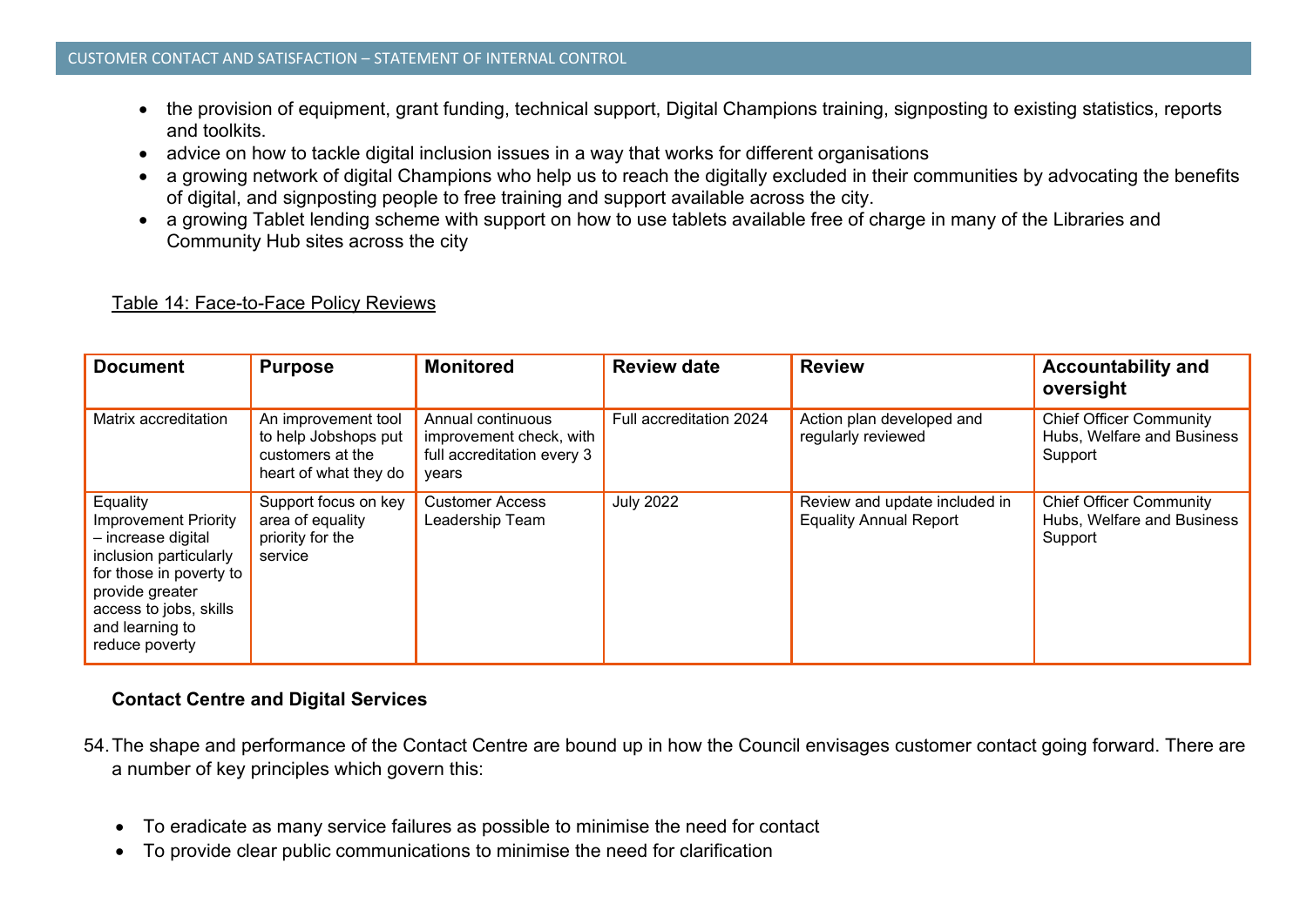- To ensure effective feedback and completion of tasks once actions by the public are raised to minimise repeat contact;
- To enable those who have access to digital technology to self-serve as a first preference;
- To widen participation in the use of digital technology:
- To provide excellent face to face and telephony contact for key services which require complex handling or for customers who are unable to realistically self serve.
- 55.Within this context, the Contact Centre will act as a source of intelligence and learning for the organisation so that it can be used to deliver improvements to services council-wide. The Contact Centre will provide the necessary data to service areas to enable them to get things right first time, help drive forward customer-focussed digital solutions and support service areas to ensure the information that customers need is readily and easily available for them. For customers that need to contact us, call wait times will be minimised and we will endeavour to provide the highest levels of customer service.
- 56.Transformation and improvement activities are key to delivering an efficient, accessible and customer focussed Contact Centre operation. Several opportunities have been identified to achieve savings through transformation work linked to customer contact. These projects focus on tactical digital improvements that will automate processes and enable customers to self-serve at their own convenience.
- 57.It is anticipated that by offering better online options for customers, there will be more capacity for the contact centre to handle complex cases which will enhance the user experience for non-digital customers. Whilst the transition to online will be delivered in such a way as to make the process the route of choice for most of our customers, we are committed to ensuring that those who are unable to use that option are provided with relevant support. Digital inclusion is being considered within each piece of transformational work to ensure that all customers have a way of contacting the council.
- 58.There is scope to improve the information available to customers on the website which will, in turn, improve the customer experience and reduce demand in the Contact Centre. A programme of work is being developed to review the content of the website and provide better digital options for our customers so that optimal numbers of customers find it easy and efficient to use. There is also an ongoing piece of work that aims to improve the communications being issued by the council to customers, making the communications clearer and more accessible for people.
- 59.In order to identify best practice and further opportunities for improvement, a benchmarking group has been established with other local authorities and the learning from this group will feed into service improvement activities. A review of the Contact Centre's resource planning and forecasting practices is currently being undertaken and is due to be complete by the end of the financial year. The results of the review will be incorporated into the operational improvement plan for 2022.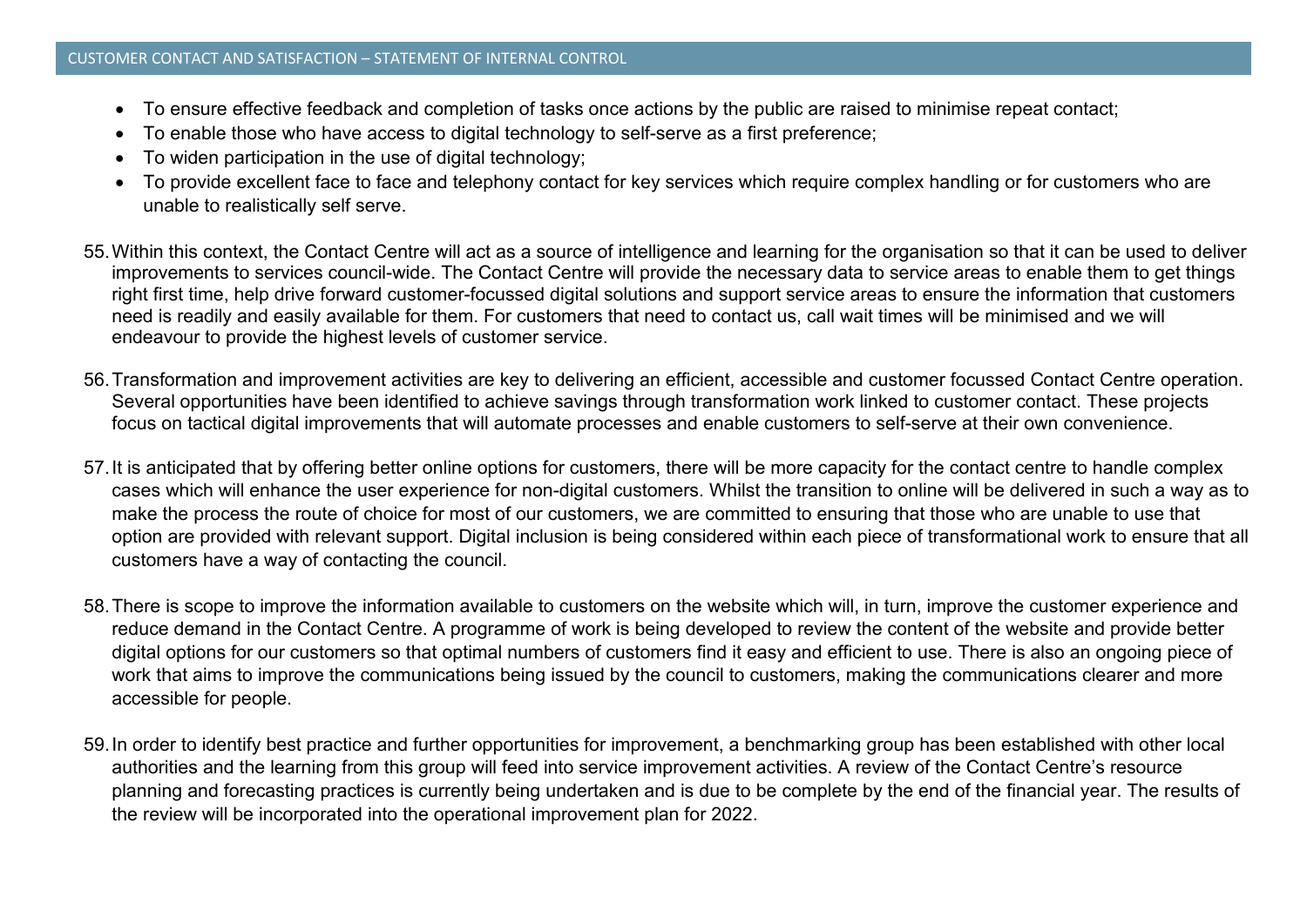#### **Compliments and Complaints**

60.A review of the Council's Compliments and Complaints Policy was due in November 2021, however this has been delayed due to the pressures of the ongoing pandemic. Work is currently ongoing to improve the Quality Assurances processes in relation to complaints and processes are being refined to provide greater intelligence to service areas that have high complaint volumes to inform service improvements. A performance reporting tool has been developed that allows managers to track and understand their service performance. This will be piloted in April 2022 and rolled out more widely as appropriate during the coming year.

## Statement of Assurance

- 61.Having undertaken the review of the system of internal control for customer contact and satisfaction outlined in this statement the Director of Resources and the Director of Communities, Housing and Environment are satisfied that the Council's arrangements for customer contact and satisfaction are fit for purpose.
- 62.The Director of Resources and the Director of Communities, Housing and Environment have identified the following opportunities for enhancement of the system of internal control for customer contact and satisfaction and will implement these over the course of the 2022/23 municipal year.

#### **Opportunities for Improvement**

| <b>Define and Document</b> | A review of the sub-delegation scheme for the Resources directorate will be undertaken to ensure it remains<br>up to date and fit for purpose in light of changes to the structures.<br>The Compliments and Complaints Policy will be reviewed.                                           |
|----------------------------|-------------------------------------------------------------------------------------------------------------------------------------------------------------------------------------------------------------------------------------------------------------------------------------------|
| <b>Clearly Communicate</b> | A programme of work is being developed to review communications to the public, the content of the Council's<br>website and provide better digital options for customers.<br>The Contact Centre will provide the necessary information to service areas to enable them to get things right |
|                            | first time, help drive forward customer-focussed digital solutions and support service areas to ensure the<br>information that customers need is readily and easily available for them.                                                                                                   |